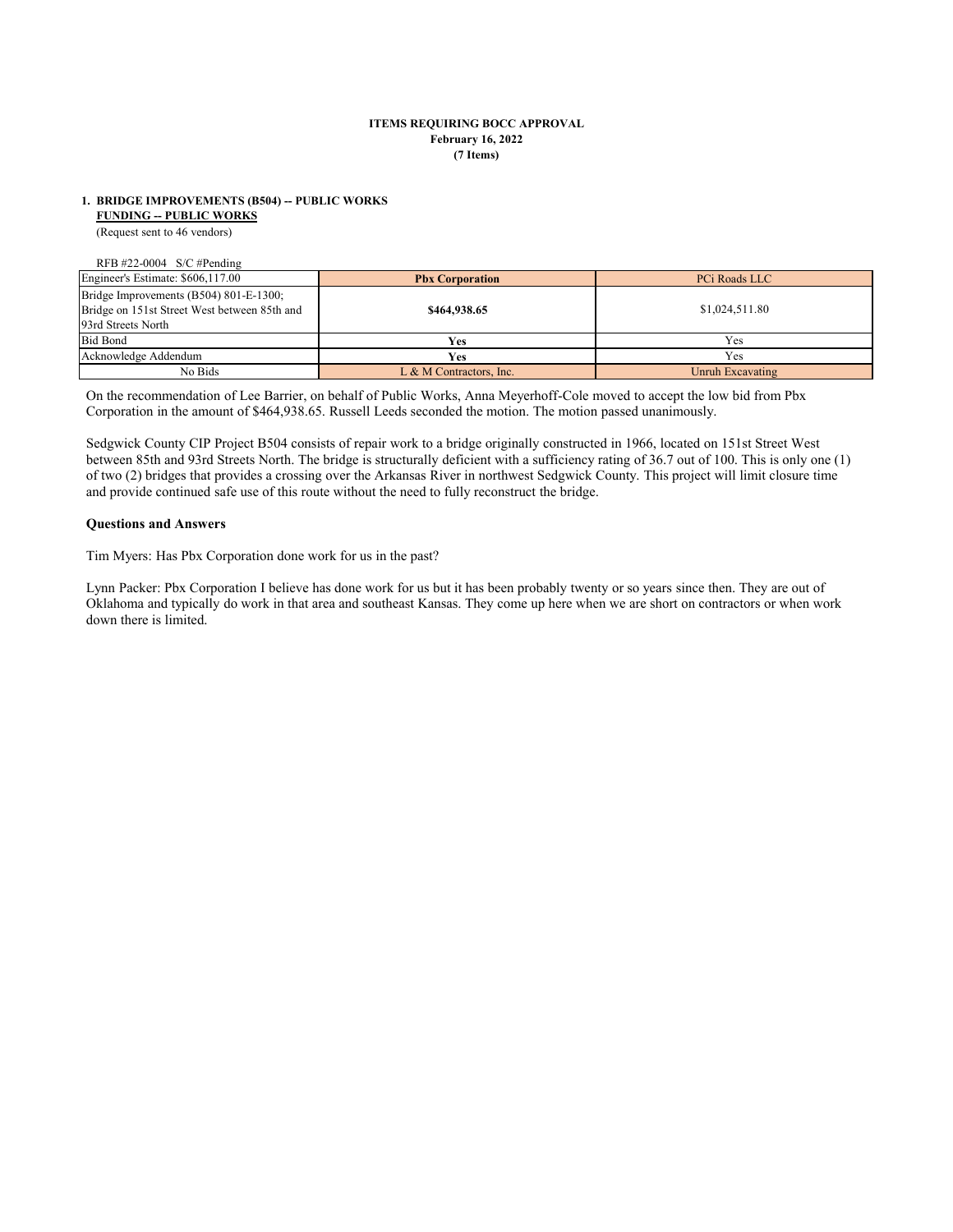### **FUNDING -- R359 95th St S for 1/2 mi E of 135th W 2. ROAD IMPROVEMENTS (R359) -- PUBLIC WORKS**

(Request sent to 46 vendors)

|  | RFB #22-0005 S/C #8000196837 |  |
|--|------------------------------|--|
|  |                              |  |

| <b>Engineer's Estimates</b><br>Base Bid: \$431,587.50<br>Alternate 1: \$1,099,537.00<br>Alternate 2: \$860,045.00 | APAC-Kansas, Inc.                                   | Cornejo & Sons, LLC                                   |
|-------------------------------------------------------------------------------------------------------------------|-----------------------------------------------------|-------------------------------------------------------|
| Road Improvements (R359) 95th<br>Street South, for one half mile east of<br>135th Street West                     | Base Bid: \$460,591.10<br>Alternate 2: \$812,194.85 | Base Bid: \$453,642.52<br>Alternate 2: \$841,686.27   |
| <b>Bid Bond</b>                                                                                                   | Yes                                                 | Yes                                                   |
| Acknowledge Addendum                                                                                              | Yes                                                 | Yes                                                   |
|                                                                                                                   | Conspec Inc., dba Kansas Paving                     | <b>Pearson Construction, LLC</b>                      |
| Road Improvements (R359) 95th                                                                                     | Base Bid: \$403,051.10                              | Base Bid: \$400,626.50                                |
| Street South, for one half mile east of                                                                           | Alternate 1: \$1,104,181.85                         | Alternate 1: \$881,845.25                             |
| 135th Street West                                                                                                 | Alternate 2: \$865,113.60                           | Alternate 2: \$779,560.25                             |
| <b>Bid Bond</b>                                                                                                   | Yes                                                 | Yes                                                   |
| Acknowledge Addendum                                                                                              | Yes                                                 | Yes                                                   |
|                                                                                                                   |                                                     | <b>Wildcat Construction</b>                           |
| Road Improvements (R359) 95th<br>Street South, for one half mile east of<br>135th Street West                     |                                                     | Base Bid: \$519,965.15<br>Alternate 1: \$1,025,576.05 |
| <b>Bid Bond</b>                                                                                                   |                                                     | Yes                                                   |
| Acknowledge Addendum                                                                                              |                                                     | Yes                                                   |
| No Bid                                                                                                            | L & M Contractors, Inc.                             | Nowak Construction Co., Inc.                          |

On the recommendation of Lee Barrier, on behalf of Public Works, Tim Myers moved to accept the low bid from Pearson Construction, LLC (Alternate 1) in the amount of \$881,845.25. Jeff Bush seconded the motion. The motion passed unanimously.

Sedgwick County CIP Project R359 will construct a paved road on 95th Street South for one-half mile east of 135th Street West. This is an existing gravel road and traffic is expected to increase due to recent industrial development. Bids were submitted for both asphalt and concrete paving. Public Works recommends the concrete pavement option. Concrete is a better long-term solution in and around industrial parks, and the minor increase in overall project costs is easily offset with a reduction in future maintenance costs. Pearson Construction, LLC is well known to Public Works and has successfully worked on several past county projects.

### **Questions and Answers**

Anna Meyerhoff-Cole: Can we get more information on the difference between the options? There is a base bid, an alternate 1, and alternate 2.

Lynn Packer: The differences in the alternates is either going with concrete paving with pavement marking specific concrete or with asphalt paving with the typical markings we use for asphalt. Those were the two (2) differences in the alternates. We got a really good bid on the concrete and we feel for the additional cost it's well worth it given this will have a high degree of truck traffic in an industrial park that will continue to grow.

Russell Leeds: What is the base bid price? If alternate 1 is concrete and alternate 2 is asphalt ,what is the base bid?

Lynn Packer: The base bid consists of earthwork, base preparation, ditches, guardrails, culvert structure. It includes mobilization of everything else out there except the surfacing for the work to be done.

Anna Meyerhoff-Cole: Is the cost of the work being done in the base bid included in the alternate 1 price or does the alternate 1 price just include paving?

Lynn Packer: The alternates includes the base bid.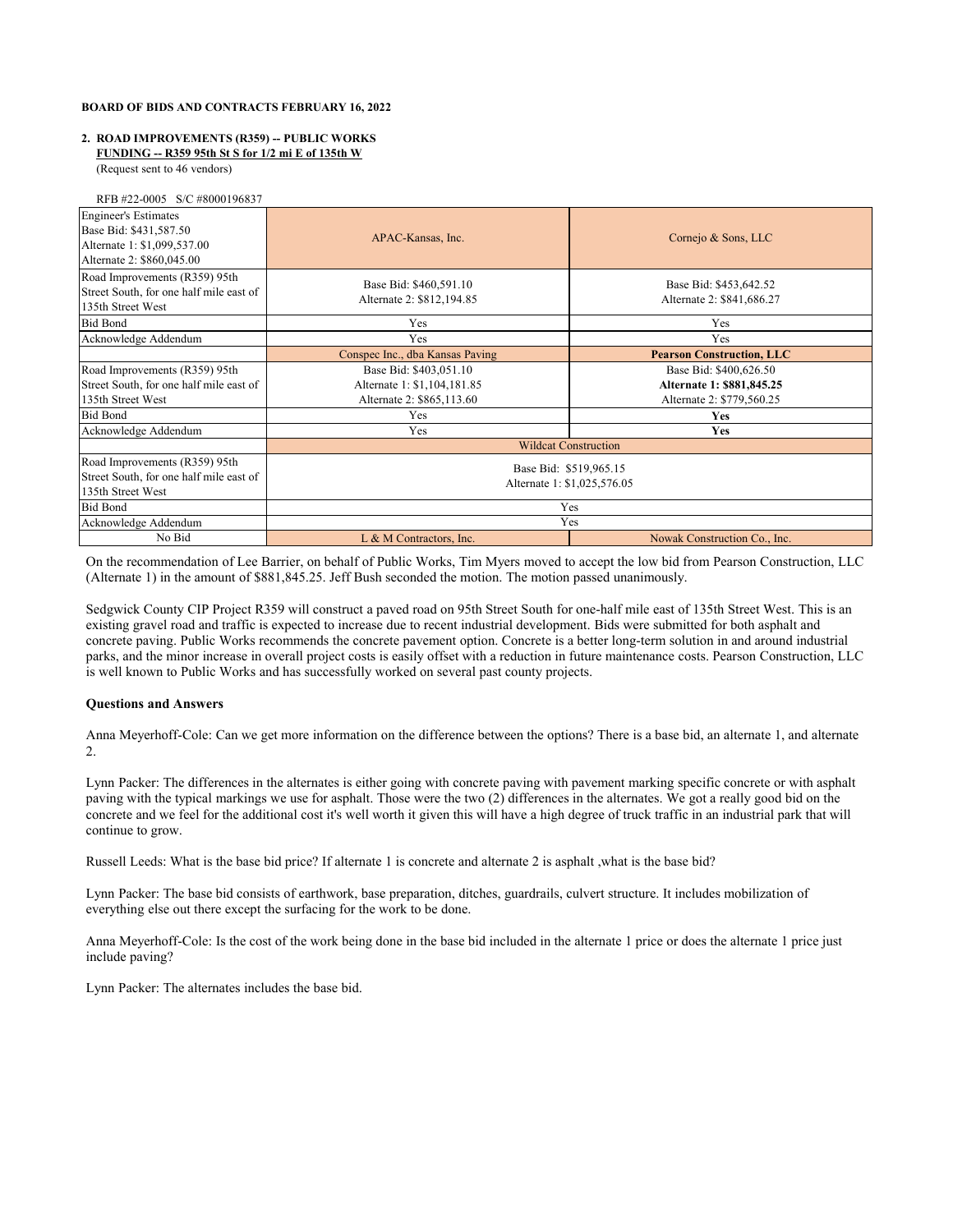# **3. 2 EA. TANDEM AXLE DUMP TRUCKS EQUIPPED WITH SALT/SAND SPREADER AND LIQUID ANTI-ICING FUNDING -- FLEET MANAGEMENT / PUBLIC WORKS AND DE-ICING SYSTEM -- FLEET MANAGEMENT / PUBLIC WORKS**

(Joint Governmental Purchase - Sourcewell Contract #060920-KTC)

#22-2007 S/C #Pending

|                                                                                                             | <b>Wichita Kenworth (Master Tech)</b> |                       |  |  |  |
|-------------------------------------------------------------------------------------------------------------|---------------------------------------|-----------------------|--|--|--|
|                                                                                                             | <b>Unit Price</b>                     | <b>Extended Price</b> |  |  |  |
| 2 Ea. Tandem Axle Dump Trucks Equipped with Salt/Sand<br>Spreader and Liquid Anti-Icing and De-Icing System | \$289,640.00                          | \$579,280.00          |  |  |  |
| Make & Model                                                                                                | 2023 Kenworth T880 MX13               |                       |  |  |  |
| Lead Time for Chassis                                                                                       |                                       | 6/15/2022             |  |  |  |

On the recommendation of Britt Rosencutter, on behalf of Fleet Management and Public Works, Anna Meyerhoff-Cole moved to **utilize the Sourcewell contract #060920-KTC in the amount of \$579,280.00.** Tim Myers seconded the motion. The motion passed unanimously.

These trucks are used to haul a variety of items and are used daily. They haul materials to job sites on the roadways, bridge projects, and stream maintenance. Materials like sand, asphalt, dirt, rock for rock shouldering projects, rip-rap around bridges and streams, chip rock for roadway scrub seal, and other items that need to be hauled to project sites. They haul trees and debris from streams and bridges. They are utilized in the event of a natural disaster. The trucks will have spreaders and plows put on them to be used during snow and ice operations, and spray tanks to anti-ice before a snow event.

# **Notes:**

Wichita Kenworth provides the chassis and Master Tech Truck and Equipment build and attach the dump bed and spreader/de-icer system.

Vehicles being replaced: Fleet #0063 - 2010 PETERBILT 365, VIN# - 1NPSL50X9BD120149, Total Points - 17.6, Mileage - 202,604 Fleet #0193 - 2011 PETERBILT 365, VIN# - 1NPSL50X5BD120147, Total Points - 19.8, Mileage - 237,622

These are replacement vehicles for Public Works. Surplus will be sold on Purple Wave Auction.

# **Questions and Answers**

Tim Myers: When do we expect to have these vehicles ready and in service?

Beau Bergeron: We don't know yet. We have a six (6) month lead time on the chassis and usually its four (4) to five (5) months on the set up of the bed but it will depend on logistics of getting materials.

Russell Leeds: I notice in the notes these are eleven and twelve year old trucks that exceed the point system. What is the wear and tear on these trucks? Rust damage and engine trouble?

Beau Bergeron: Yes. They are both severely well used. One of them over the last five (5) years we have put over \$50,000.00 just to keep it running. They are the worst of the bad ones we have so they are up first.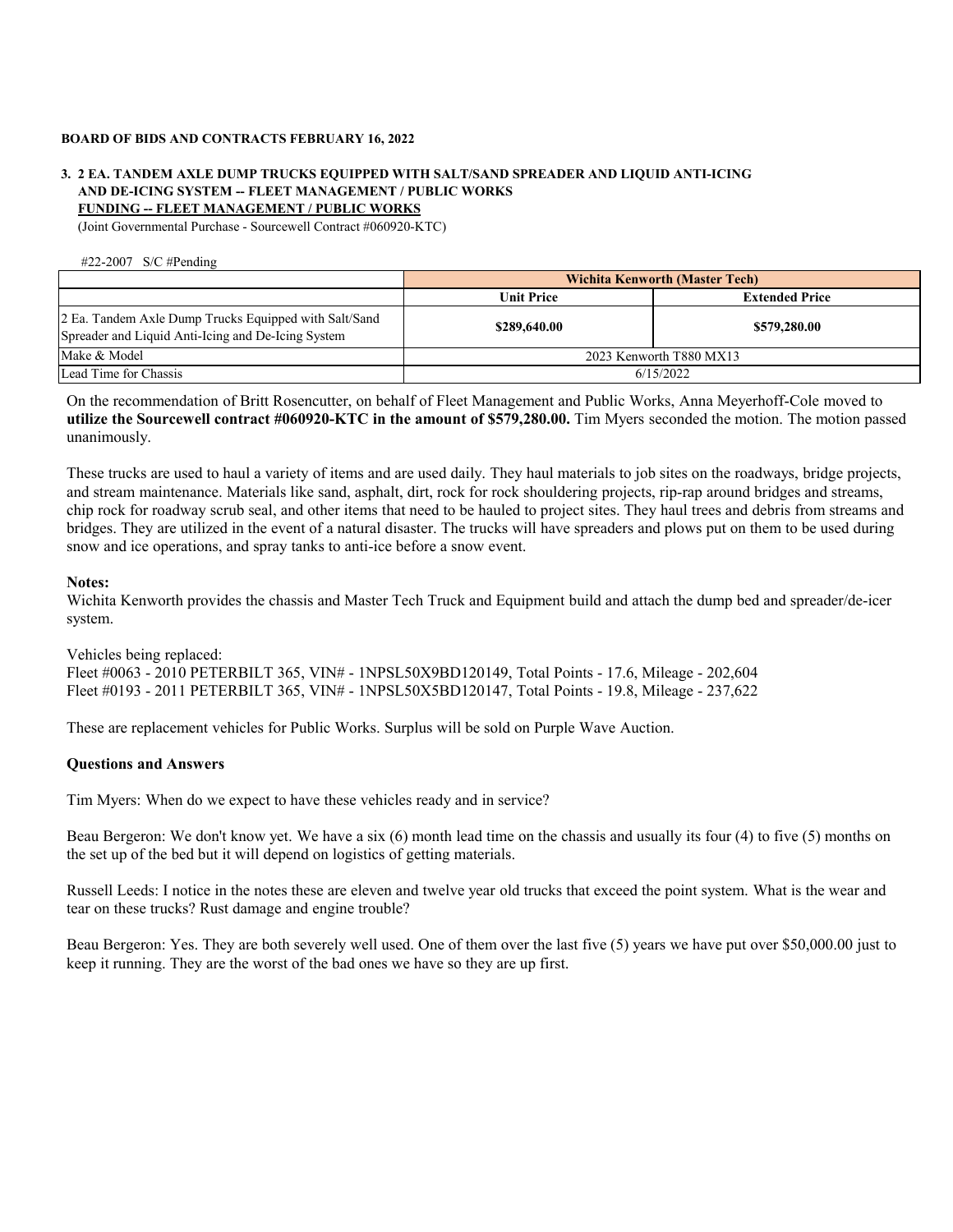#### **FUNDING -- FLEET MANAGEMENT 4. AMBULANCES AND REMOUNTS - EMERGENCY MEDICAL SERVICES (EMS) / FLEET MANAGEMENT**

(Joint Governmental Purchase - HGACBuy Contract No. AEV-AM10-20)

#22-2012 S/C Pending

|                                                                                                           | <b>American Response Vehicles (ARV) &amp;</b><br><b>American Emergency Vehicles (AEV)</b> |                                                            |                |  |  |
|-----------------------------------------------------------------------------------------------------------|-------------------------------------------------------------------------------------------|------------------------------------------------------------|----------------|--|--|
|                                                                                                           | Qty.                                                                                      | <b>Extended Cost</b><br><b>Unit Cost</b>                   |                |  |  |
| 2023 AEV Traumahawk Type III X-Series LTD Custom Ambulances<br>Ford F550, 7.3L V8 Gasoline Engine         |                                                                                           | \$305,422.60                                               | \$1,527,113.00 |  |  |
| Delivery date                                                                                             |                                                                                           | 360-420 days after approval of the work order confirmation |                |  |  |
| 2023 AEV Traumahawk Type III X-Series LTD Custom Remount Ambulances<br>Ford E450, 7.3L V8 Gasoline Engine |                                                                                           | \$169,452.50                                               | \$338,905.00   |  |  |
| Delivery date                                                                                             |                                                                                           | 90 to 150 days after receipt of ambulances and chassis     |                |  |  |
| Total                                                                                                     |                                                                                           |                                                            | \$1,866,018.00 |  |  |

On the recommendation of Britt Rosencutter, on behalf of Emergency Medical Services (EMS) / Fleet Management, Anna Meyerhoff-Cole moved to **utilize HGACBuy Contract No. AEV-AM10-20 with American Response Vehicles (ARV) & American Emergency Vehicles (AEV) in the amount of \$1,866,018.00.** Jeff Bush seconded the motion. The motion passed unanimously.

Sedgwick County Fleet Management and EMS partnered with American Emergency Vehicles (AEV) in the construction of all new ambulances in 2012. Since that time, the county has taken delivery of 25 new ambulances and currently has seven (7) new ambulances under construction. Delivery of these ambulances is scheduled for July 2022.

Ambulances are made-to-order products with various layouts and requirements. EMS requires standardization in the construction of its ambulances. This is critical in order to facilitate timely response and care of patients. This standardization also provides a safer working environment for responders when working on-scene with patients. This standardization is also endorsed by our Ambulance Accreditation, CAAS (Commission on Accreditation of Ambulance Services). The county currently has 29 front line ambulances in the fleet, all built to the same specifications.

In 2013, AEV started remounting all our current ambulances and have completed 17 remounts. We have two (2) additional remounted ambulances that are scheduled to be complete and delivered in early March 2022. The remount process is where the ambulance module, or box, is removed from the vehicle chassis. The box is completely refurbished with new flooring, seats, interior cabinet doors, exterior paint, and decals. All electrical systems are tested and evaluated for any upgrades. Broken or damaged interior and exterior compartments are repaired and the heating and cooling system is evaluated for repairs. The box is then placed on a new current model year chassis and then delivered back to Sedgwick County.

For an ambulance to qualify under the HGACBuy Group, it must meet 75% of the base standard published options group. The customized portion of the ambulance cannot exceed 25% of the construction. The specifications for Sedgwick County's ambulances meet the 75% base standard and consists of just 5% customizable options.

AEV is in Jefferson, North Carolina and produces about 1,400 of the 5,000 new ambulances constructed in the United States every year. AEV's parent company, REV Group, owns five (5) other ambulance manufacturers and along with AEV, constructs 45%-50% of all new ambulances produced in the United States.

The ambulance modules (box) used by AEV are constructed by Mickey Truck Bodies (Mickey) in High Point, North Carolina. Mickey is a national company that has been in business since 1904. Mickey manufactures aluminum beverage truck bodies, beverage trailers, dry freight, refrigerated van bodies, emergency vehicles, and specially engineered equipment for customers throughout the U.S. and more than 50 other countries. Mickey only produces ambulance modules for AEV and they have been working together since 1991.

#### Notes:

All ambulances are required under the Federal KKK-A-1842F to be compliant with all minimum federal safety standards. AEV sets the industry standard for vehicle safety. AEV is the only ambulance manufacturer that has performed extensive crash testing on their ambulances and complies with the Federal Motor Vehicle Safety Standard. They also work with the Society of Automotive Engineers (SAE) in the design and testing of occupant seating and restraint systems for personnel being transported in the patient compartment. AEV has also made Fleet Management an authorized warranty repair center for all county ambulances.

Ford QVM (Qualified Vehicle Modifier) Program is Ford Motor Company's quality recognition given to aftermarket adaptive equipment installers that meet manufacturing "best practice" guidelines. Ford Motor Company developed the QVM program to assist builders in achieving greater levels of customer satisfaction and product acceptance through the manufacturing of high-quality conversion vehicles. To qualify as a QVM, a modifier must be successfully evaluated by Ford Motor Company on criteria such as engineering, the manufacturing process, quality control, and adherence to Ford guidelines. AEV has been a member of the Ford QVM program since 2010. AEV has also been recognized as a "Carolina Star Worksite" by the North Carolina Department of Labor for total commitment to creating and maintaining a safe and healthy workplace.

In 2021, the EMS was dispatched to 69,823 calls with 46,795 patients transported. As a service, we have driven 1,173,904 miles in 2021 and are projected to drive close to 1,225,000 miles by the end of 2022.

A new ambulance from AEV will cost \$305,422.60 and will have a life span of four (4) to five (5) years depending on miles driven and overall condition. A remounted ambulance costs \$169,452.50 and will also have the same four (4) to five (5) year life span. The cost savings for remounting an ambulance versus purchasing new is \$135,970.00 per ambulance. Over the next five (5) years, EMS and Fleet anticipate remounting 26 ambulances, saving the county approximately \$3,535,222.00 as opposed to purchasing new ambulances.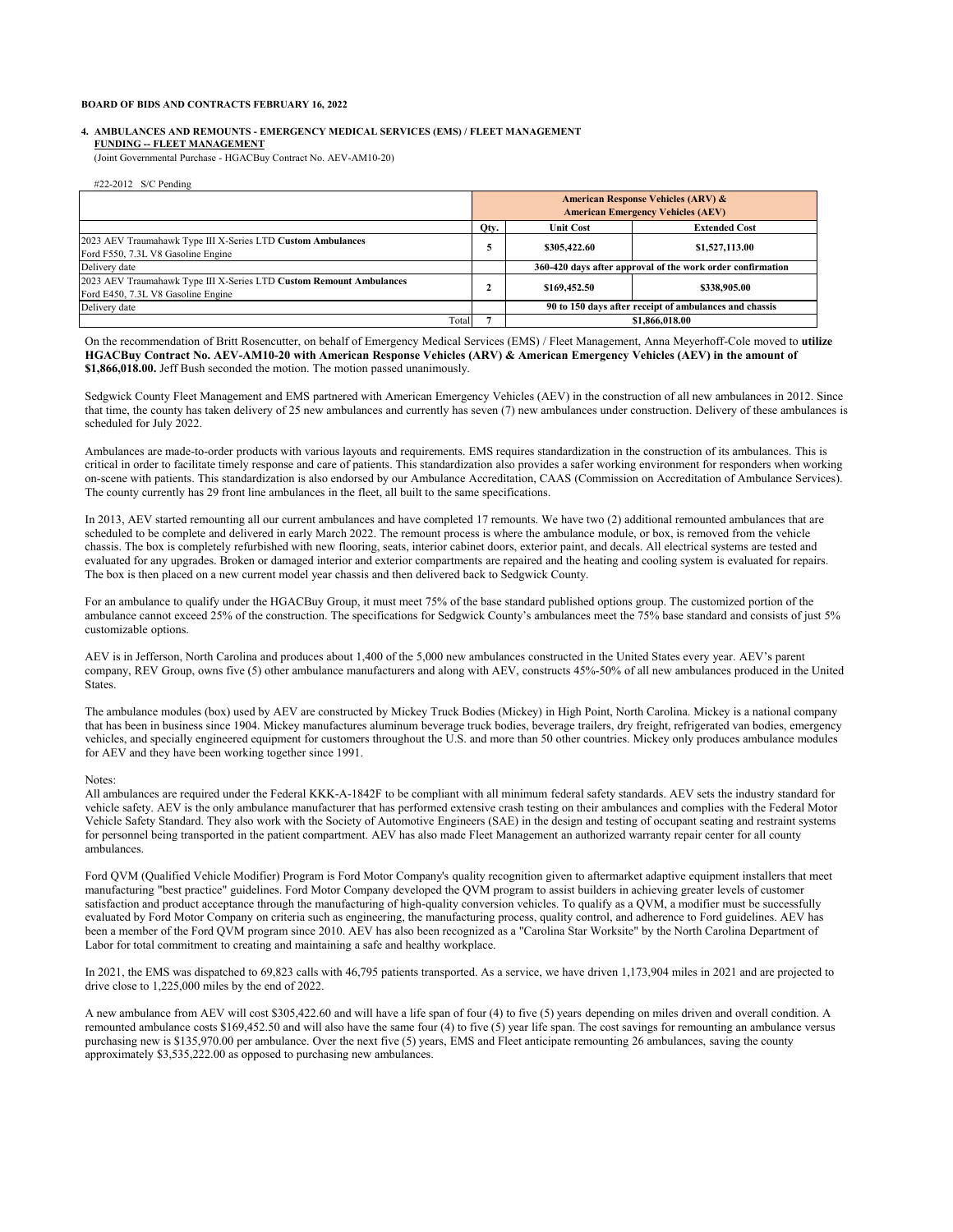#### **Questions and Answers**

Russell Leeds: Paul, just for clarification, we are currently running 29 ambulances? Are those in service and reserve ambulances combined?

Paul Gibson: That is correct, 29 ambulances. We run 19 ambulances 24 hours a day, 12 of those 19 run 12 hours at night. We run 10 spare trucks at this time.

Russell Leeds: Right before the end of the year we placed an order for seven (7) new vehicles, is that correct?

Paul Gibson: Correct. We placed an order in June of 2021 for seven (7) brand new ambulances. Due to delays in materials, and everything else that has been going on, the delivery dates have been pushed from December of 2021 to July of 2022.

Russell Leeds: This item we are going to replace five (5) additional ambulances. Right, we're going to buy five (5) new ones to replace five (5) and we are going to remount two (2)?

Paul Gibson: Yes. Five (5) are additional trucks that have met the points criteria. They range in miles from 170,000 to 228,000 miles right now. If order placed today, the anticipated delivery is approximately August or September of 2023. We estimate an additional 40,000 miles to be placed on these trucks between now and that time.

Russell Leeds: The remounts will still be on the old frames but the new ones will be the F550 frame with the bigger chassis?

Paul Gibson: Yes. That is correct.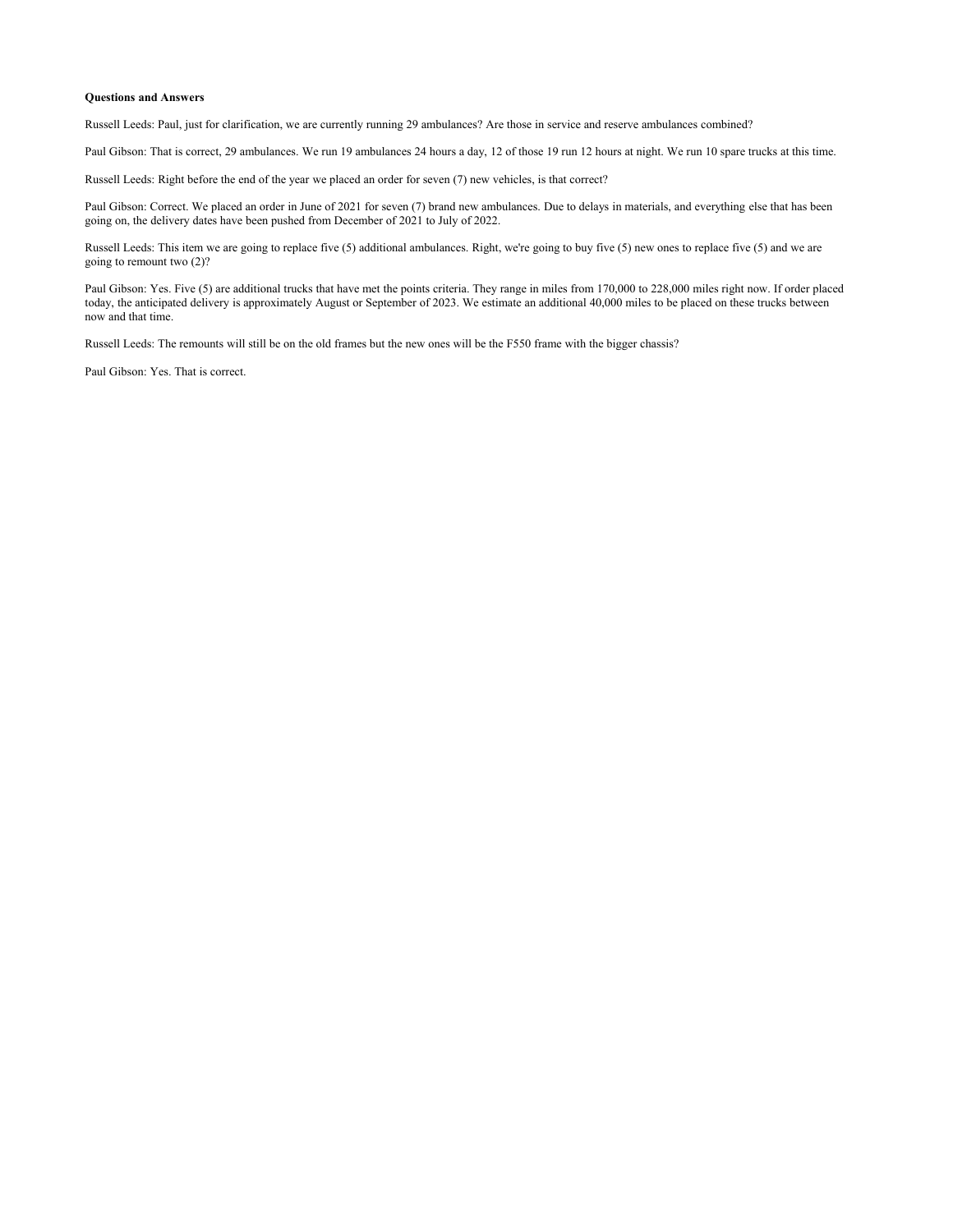# **FUNDING -- EMS 5. MEDICAL GRADE OXYGEN -- EMERGENCY MEDICAL SERVICES (EMS) AND VARIOUS DEPARTMENTS**

(Request sent to 68 vendors)

RFB #21-0034 Contract

|                      | <b>Wichita Welding Supply, Inc.</b> |                                   |  |  |
|----------------------|-------------------------------------|-----------------------------------|--|--|
| Medical Grade Oxygen | <b>See Itemizations Attached</b>    |                                   |  |  |
| Acknowledge Addendum | Yes                                 |                                   |  |  |
|                      | Airgas Mid South                    | <b>Boone Opportunities</b>        |  |  |
|                      | Central Gas Service LLC             | <b>Grainger Industrial Supply</b> |  |  |
|                      | Hampel Oil Distributors Inc         | Heathwood Oil Co., Inc.           |  |  |
| No Bid               | <b>Lampton Welding Supply</b>       | Murdock Companies Inc             |  |  |
|                      | <b>Phillips Enterprises</b>         | Propane Central LLC               |  |  |
|                      | Saratoga Rack Marketing LLC         | Shepherd Oil Co.                  |  |  |
|                      |                                     | Wayman Oil Co.                    |  |  |

On the recommendation of Britt Rosencutter, on behalf of EMS and various departments, Tim Myers moved to **accept the bid from Wichita Welding Supply, Inc. at the rates listed (see attachment) and establish contract pricing for one (1) year with four (4) one (1) year options to renew.** Kenly Zehring seconded the motion. The motion passed unanimously.

Oxygen will be used by Sedgwick County EMS, Sedgwick County Fire District 1, Wichita Fire, Derby Fire, and Colwich Fire Departments. EMS relies on our first responder partners on almost all emergent calls. Maintaining oxygen to these allied services assists in providing critical emergency care until a responding EMS ambulance arrives.

This contract will provide Medical Grade Oxygen in the "M" and Jumbo "D" sized cylinders, along with OSHA approved cylinder storage cabinets. It will also provide maintenance on all cylinders as needed, annual testing, and FDA certification on all cylinders.

Oxygen deliveries are made several times a week to the four (4) major hospitals and to 32 separate fire stations throughout Wichita and Sedgwick County. On a monthly average, all services use approximately 400 - 600 Jumbo "D" cylinders and 60 - 80 "M" cylinders.

Notes:

Sedgwick County EMS has been using Wichita Welding Supply, Inc. for all its medical oxygen needs dating back to the mid 1990's. Wichita Welding Supply, Inc. has always provided EMS with 24/7 support, emergency deliveries, and additional cylinders when needed. This proved to be essential during the height of EMS Covid responses over the past two (2) years.

Wichita Welding Supply, Inc. is the current vendor. Last year's spend was approximately \$78,949.95.

# **Questions and Answers**

Russell Leeds: Can you tell us whether or not there was an increase in the pricing due to inflation or did the pricing stay pretty consistent?

Paul Gibson: We did see a small percentage increase, probably less than 5% across the board on the cylinder rental and the oxygen usage as well.

Russell Leeds: So we can anticipate a 5% increase over the \$79,000.00 from last year?

Paul Gibson: Probably, yes.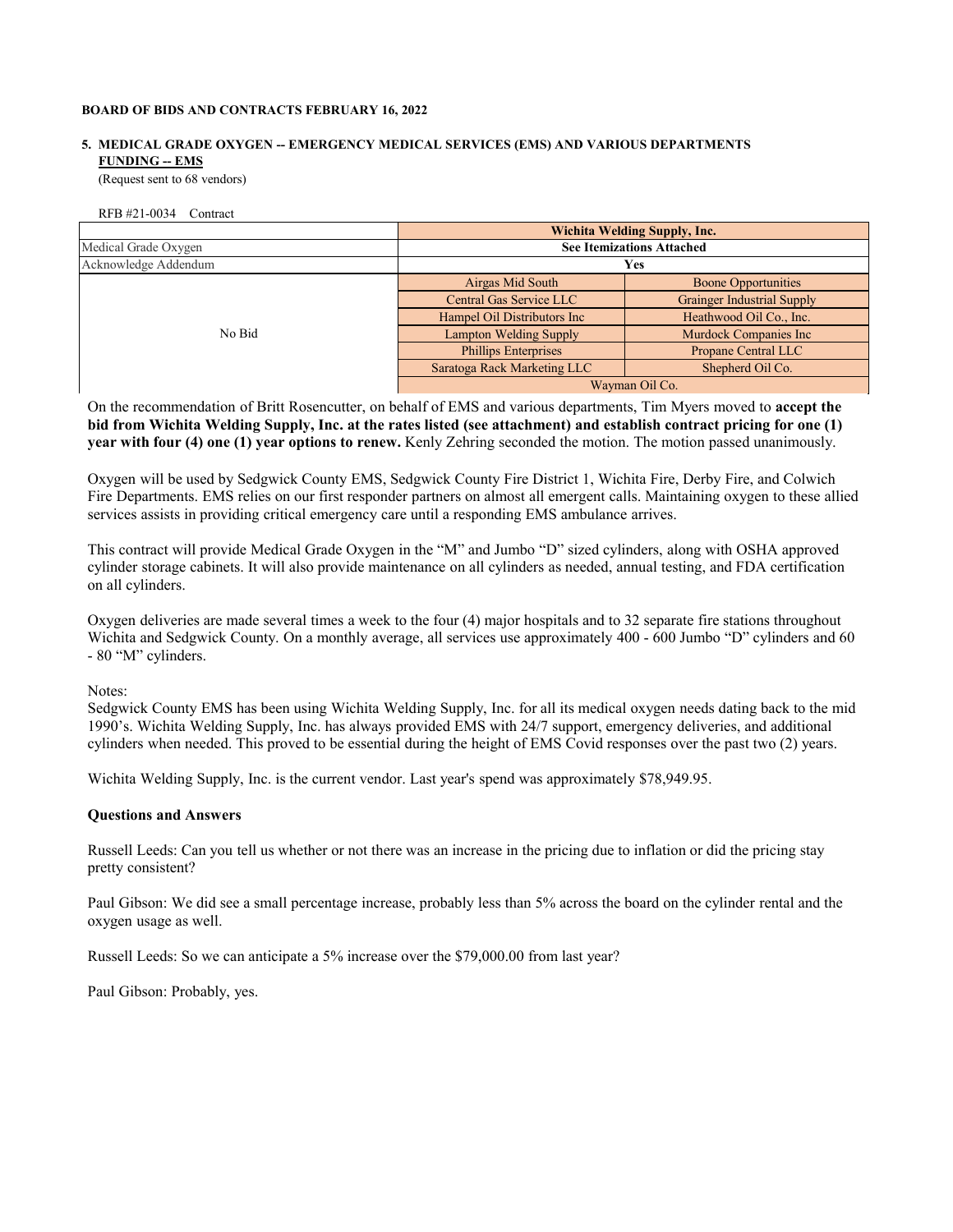Russell Leeds: Wichita Welding was the only one to bid?

Paul Gibson: Yes. Purchasing sent the proposal out to numerous vending sources. Wichita Welding was the only one to return a bid.

Russell Leeds: They've been our supplier for a while?

Paul Gibson: We've been dealing with Wichita Welding for medical oxygen since the mid-1990s.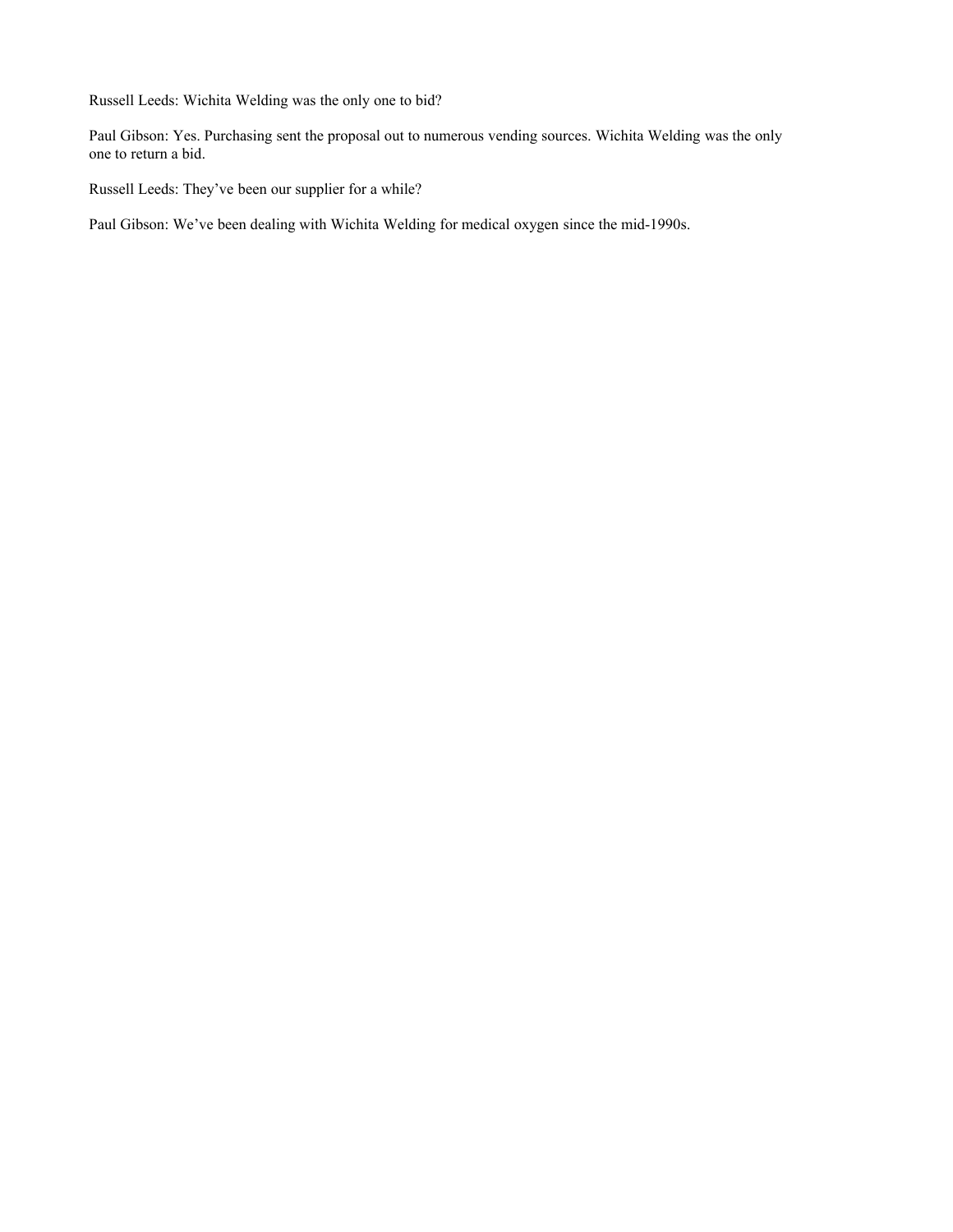| <b>Medical Grade Oxygen OWNED CYLINDER DELIVERED SUMMARY</b>                                                                                          |                                                                                                   |     |  |     |               |            |  |
|-------------------------------------------------------------------------------------------------------------------------------------------------------|---------------------------------------------------------------------------------------------------|-----|--|-----|---------------|------------|--|
|                                                                                                                                                       | Annual Pricing per Department (Per Pricing should match Itemized Pricing Per Department Location) |     |  |     |               |            |  |
| Total<br><b>Cylinder Type</b><br>Price per Cylinder<br><b>Safety Stock Quantity</b><br><b>Total Required</b><br>Department<br><b>Vehicle Ouantity</b> |                                                                                                   |     |  |     |               |            |  |
| Sedgwick County EMS                                                                                                                                   | M Cylinder                                                                                        |     |  |     | \$10.75       | \$774.00   |  |
| Sedgwick County EMS                                                                                                                                   | Jumbo D Cylinder                                                                                  | 165 |  | 240 | \$8.00        | \$1,920.00 |  |
| Sedgwick County Fire Dept.                                                                                                                            | Jumbo D Cvlinder                                                                                  | 63  |  |     | \$8.00        | \$720.00   |  |
| Wichita Fire Dept.                                                                                                                                    | Jumbo D Cvlinder                                                                                  | 124 |  | 189 | <b>\$8.00</b> | \$1,512.00 |  |
| Derby Fire Dept.                                                                                                                                      | Jumbo D Cvlinder                                                                                  |     |  |     | \$8.00        | \$144.00   |  |
| Colwich Fire Dept.                                                                                                                                    | Jumbo D Cylinder                                                                                  |     |  |     | \$8.00        | \$72.00    |  |

| Medical Grade Oxygen OWNED CYLINDER DELIVERED ITEMIZED |                                                  |                                                      |                                                                                                            |                                   |                                   |                              |                                 |
|--------------------------------------------------------|--------------------------------------------------|------------------------------------------------------|------------------------------------------------------------------------------------------------------------|-----------------------------------|-----------------------------------|------------------------------|---------------------------------|
|                                                        |                                                  | Jumbo 'D' Cylinder Safety                            | Itemized Pricing per Department Location DELIVERED (Per Pricing should match Annual Pricing Per Department | "M" Cylinder Safety               | "M" Cylinder Vehicle              |                              |                                 |
| <b>Sedgwick County Fire Stations</b>                   | Address                                          | <b>Stock (Stations)</b>                              | Jumbo 'D' Vehicle Quantity                                                                                 | <b>Stock (Stations)</b>           | Quantity                          | Price per Cylinder           | Total                           |
| Station 31                                             | 5848 N. 247th St. W.<br>Andale, KS 67001         | $\overline{4}$                                       | $\sqrt{2}$                                                                                                 |                                   |                                   | \$8.00                       | \$48.00                         |
| Station 32                                             | 7750 N. Wild West Dr.<br>Park City, KS 67147     | 11                                                   | $\sqrt{4}$                                                                                                 | ×,                                | $\overline{\phantom{a}}$          | \$8.00                       | \$120.00                        |
| Station 33                                             | 10625 W 53rd St. N.<br>Maize, KS 67101           | $\boldsymbol{9}$                                     | $\sqrt{3}$                                                                                                 | ٠                                 | ٠                                 | \$8.00                       | \$96.00                         |
| Station 34                                             | 334 N. Main<br>Haysville, KS 67060               | $\tau$                                               | $_{\rm 3}$                                                                                                 | $\overline{\phantom{a}}$          | $\overline{\phantom{a}}$          | \$8.00                       | \$80.00                         |
| Station 35                                             | 1535 S. 199th St. W.<br>Goddard, KS 67052        | $\mathfrak{s}$                                       | $\sqrt{3}$                                                                                                 | ÷                                 | $\overline{\phantom{a}}$          | \$8.00                       | \$64.00                         |
| Station 36                                             | 5055 S Oliver St<br>Wichita, KS 67210            | $\sqrt{2}$                                           | $\sqrt{3}$                                                                                                 | ×,                                |                                   | \$8.00                       | \$64.00                         |
| Station 37                                             | 4343 N. Woodlawn Blvd                            | $\,$ 8 $\,$                                          | $\overline{4}$                                                                                             | ÷,                                |                                   | \$8.00                       | \$96.00                         |
| Station 38                                             | Bel Aire, KS 67220<br>1010 N. 143rd St. E.       | $\tau$                                               | $\sqrt{3}$                                                                                                 | $\overline{\phantom{a}}$          | $\overline{\phantom{a}}$          | \$8.00                       | \$80.00                         |
| Station 39                                             | Wichita, KS 67230<br>3610 S. 263rd St. W.        | $\tau$                                               | $\sqrt{2}$                                                                                                 | $\overline{\phantom{a}}$          | ٠                                 | \$8.00                       | \$72.00                         |
| <b>Wichita Fire Stations</b>                           | Garden Plain, KS 67052<br>Address                | Jumbo 'D' Cylinder Safety                            | Jumbo 'D' Vehicle Quantity                                                                                 | "M" Cylinder Safety               | "M" Cylinder Vehicle              | Price per Cylinder           | Total                           |
| Station 1                                              | 731 N Main                                       | <b>Stock (Stations)</b><br>$12 \,$                   | 8                                                                                                          | <b>Stock (Stations)</b><br>÷      | Quantity<br>×                     | \$8.00                       | \$160.00                        |
| Station 2                                              | Wichita, KS 67203<br>1240 S Broadway             | $11\,$                                               | $\tau$                                                                                                     | $\centering \label{eq:reduced}$   | ×                                 | \$8.00                       | \$144.00                        |
|                                                        | Wichita, KS 67211<br>3261 N Broadway             | $\sqrt{6}$                                           | $\sqrt{3}$                                                                                                 | ÷                                 |                                   |                              |                                 |
| Station 3                                              | Wichita, KS 67219<br>2423 W Irving               |                                                      |                                                                                                            |                                   |                                   | \$8.00                       | \$72.00                         |
| Station 4                                              | Wichita, KS 67213<br>257 N Hillside              | $\tau$                                               | $_{\rm 3}$                                                                                                 | ÷                                 | i.                                | \$8.00                       | \$80.00                         |
| Station 5                                              | Wichita, KS 67214<br>2346 N Coolidge             | $\overline{4}$                                       | $\sqrt{2}$                                                                                                 | ÷                                 |                                   | \$8.00                       | \$48.00                         |
| Station 7                                              | Wichita, KS 67204                                | $\sqrt{6}$                                           | $\sqrt{3}$                                                                                                 | ÷,                                | ÷,                                | \$8.00                       | \$72.00                         |
| Station 8                                              | 661 N Elder<br>Wichita, KS 67212                 | 6                                                    | $_{\rm 3}$                                                                                                 | $\overline{\phantom{a}}$          | ٠                                 | \$8.00                       | \$72.00                         |
| Station 9                                              | 350 S Edgemoor<br>Wichita, KS 67218              | 6                                                    | $_{\rm 3}$                                                                                                 | ÷                                 | ÷                                 | \$8.00                       | \$72.00                         |
| Station 10                                             | 2950 E 21st St N<br>Wichita, KS 67206            | 6                                                    | $\sqrt{3}$                                                                                                 | ÷,                                | ٠                                 | \$8.00                       | \$72.00                         |
| Station 11                                             | 1845 George Washington Blvd<br>Wichita, KS 67218 | $\sqrt{6}$                                           | $\sqrt{3}$                                                                                                 | $\overline{a}$                    |                                   | \$8.00                       | \$72.00                         |
| Station 12                                             | 3443 S Meridian<br>Wichita, KS 67217             | $\,$ 6 $\,$                                          | $_{\rm 3}$                                                                                                 |                                   |                                   | \$8.00                       | \$72.00                         |
| Station 13                                             | 3162 W 42nd St N<br>Wichita, KS 67204            | $\sqrt{6}$                                           | $\sqrt{3}$                                                                                                 | $\overline{\phantom{a}}$          | $\overline{\phantom{a}}$          | \$8.00                       | \$72.00                         |
| Station 14                                             | 6408 Farmview<br>Wichita, KS 67206               | $\overline{4}$                                       | $\sqrt{2}$                                                                                                 | ٠                                 | ٠                                 | \$8.00                       | \$48.00                         |
| Station 15                                             | 7923 E Lincoln<br>Wichita, KS 67207              | $\sqrt{4}$                                           | $\sqrt{2}$                                                                                                 | $\overline{\phantom{a}}$          | ٠                                 | \$8.00                       | \$48.00                         |
| Station 16                                             | 1632 N Tyler                                     | $\sqrt{6}$                                           | $\sqrt{3}$                                                                                                 | $\overline{\phantom{a}}$          | ÷                                 | \$8.00                       | \$72.00                         |
| Station 17                                             | Wichita, KS 67212<br>10651 W Maple               | $\sqrt{4}$                                           | $\sqrt{2}$                                                                                                 | ٠                                 | $\overline{a}$                    | \$8.00                       | \$48.00                         |
| Station 18                                             | Wichita, KS 67209<br>2808 N Webb                 | 6                                                    | $_{\rm 3}$                                                                                                 | ÷                                 |                                   | \$8.00                       | \$72.00                         |
| Station 19                                             | Wichita, KS 67226<br>4440 S Broadway             | $\sqrt{6}$                                           | $\sqrt{3}$                                                                                                 | ÷,                                | ÷,                                | \$8.00                       | \$72.00                         |
|                                                        | Wichita, KS 67216<br>2255 S Greenwich            | $\sqrt{4}$                                           | $\sqrt{2}$                                                                                                 | $\overline{\phantom{a}}$          | $\overline{\phantom{a}}$          | \$8.00                       | \$48.00                         |
| Station 20                                             | Wichita, KS 67207<br>2110 N 135th St W           |                                                      |                                                                                                            | ×,                                | ٠                                 |                              |                                 |
| Station 21                                             | Wichita, KS 67235<br>2659 S Hydraulic            | $\overline{4}$                                       | $\sqrt{2}$                                                                                                 |                                   |                                   | \$8.00                       | \$48.00                         |
| Station 22                                             | Wichita, KS 67211                                | $\overline{4}$<br>Jumbo 'D' Cylinder Safety          | $\sqrt{2}$                                                                                                 | "M" Cylinder Safety               | "M" Cylinder Vehicle              | \$8.00                       | \$48.00                         |
| <b>Derby Fire Station</b>                              | Address<br>715 E. Madison                        | <b>Stock (Stations)</b>                              | Jumbo 'D' Vehicle Quantity                                                                                 | <b>Stock (Stations)</b>           | Quantity                          | Price per Cylinder           | Total                           |
| Station 81                                             | Derby, KS 67037                                  | 12<br>Jumbo 'D' Cylinder Safety                      | 6                                                                                                          | "M" Cylinder Safety               | "M" Cylinder Vehicle              | \$8.00                       | \$144.00                        |
| <b>Colwich Fire Station</b>                            | Address                                          | <b>Stock (Stations)</b>                              | Jumbo 'D' Vehicle Quantity                                                                                 | <b>Stock (Stations)</b>           | <b>Ouantity</b>                   | Price per Cylinder           | Total                           |
| Station 55<br><b>Sedgwick County EMS</b>               | 116 N. 3 <sup>rd</sup> St. Colwich<br>Address    | $\overline{\mathbf{3}}$<br>Jumbo 'D' Cylinder Safety | 6<br>Jumbo 'D' Vehicle Quantity                                                                            | "M" Cylinder Safety               | "M" Cylinder Vehicle              | \$8.00<br>Price per Cylinder | \$72.00<br>Total                |
| Via Christi St. Francis                                | 929 N. St Francis                                | <b>Stock (Stations)</b><br>$50\,$                    | 20                                                                                                         | <b>Stock (Stations)</b><br>$20\,$ | <b>Quantity</b><br>$10\,$         | \$8.00 (JD) / \$10.75 (M)    | 5560.00 (JD) /                  |
| Wesley Medical Center                                  | Wichita, KS 67214<br>550 E. Hillside             | 50                                                   | 20                                                                                                         | $\overline{\phantom{a}}$          | $10\,$                            | \$8.00 (JD) / \$10.75 (M)    | \$322.50 (M)<br>\$560.00 (JD)   |
|                                                        | Wichita, KS 67214<br>3400 E. Grand               |                                                      |                                                                                                            |                                   |                                   |                              | \$107.50 (M)<br>\$560,00 (JD) / |
| Via Christi St. Joseph                                 | Wichita, KS 67218<br>14800 W. St. Teresa         | $50\,$                                               | 20                                                                                                         | $20\,$                            | $10\,$                            | \$8.00 (JD) / \$10.75 (M)    | \$322.50 (M)<br>\$240.00 (JD) / |
| Via Christi St. Teresa                                 | Wichita, KS 67235                                | 15                                                   | 15                                                                                                         | ÷                                 | $\,2\,$                           | \$8.00 (JD) / \$10.75 (M)    | \$21.50 (M)                     |
|                                                        |                                                  |                                                      | Medical Grade Oxygen RENTED CYLINDER DELIVERED SUMMARY                                                     |                                   |                                   |                              |                                 |
|                                                        |                                                  |                                                      | Annual Pricing per Department (Per Pricing should match totaled Itemized Pricing Per Department Location)  |                                   | Price per Cylinder                |                              |                                 |
| Department<br>Sedgwick County EMS                      | <b>Cylinder Type</b><br>M Cylinder               | <b>Safety Stock Quantity</b><br>40                   | <b>Vehicle Quantity</b><br>30                                                                              | <b>Total Required</b><br>72       | <b>Rental (Monthly)</b><br>\$2.50 | Total<br>\$180.00            |                                 |
| Sedgwick County EMS                                    | Jumbo D Cylinder                                 | 165                                                  | 75                                                                                                         | 240                               | \$2.00                            | \$480.00                     |                                 |
| Sedgwick County Fire Dept.<br>Wichita Fire Dept.       | Jumbo D Cylinder<br>Jumbo D Cylinder             | 63<br>124                                            | 27<br>65                                                                                                   | 90<br>189                         | \$2.00<br>\$2.00                  | \$180.00<br>\$378.00         |                                 |
| Derby Fire Dept.                                       | Jumbo D Cylinder                                 | 12                                                   | 6                                                                                                          | 18                                | \$2.00                            | \$36.00                      |                                 |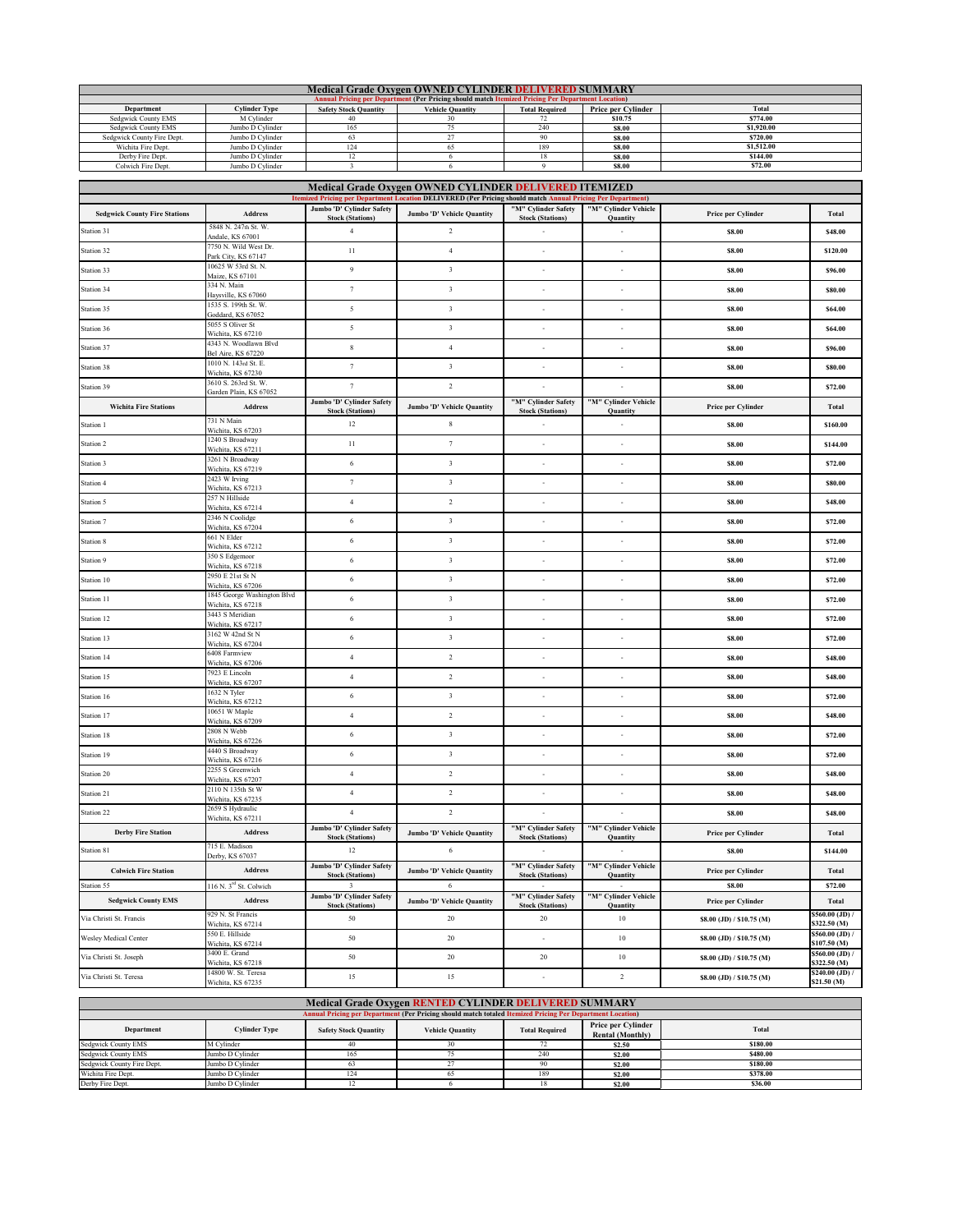| Medical Grade Oxygen RENTED CYLINDER DELIVERED ITEMIZED<br>Itemized Pricing per Department Location DELIVERED (Per Pricing should match totaled Annual Pricing Per Department) |                                                  |                                                      |                            |                                                |                                  |                                          |         |
|--------------------------------------------------------------------------------------------------------------------------------------------------------------------------------|--------------------------------------------------|------------------------------------------------------|----------------------------|------------------------------------------------|----------------------------------|------------------------------------------|---------|
| <b>Sedgwick County Fire Stations</b>                                                                                                                                           | Address                                          | Jumbo 'D' Cylinder Safety                            | Jumbo 'D' Vehicle Quantity | "M" Cylinder Safety                            | "M" Cylinder Vehicle             | Price per Cylinder/Cage Rental (Monthly) | Total   |
| Station 31                                                                                                                                                                     | 5848 N. 247th St. W.                             | <b>Stock (Stations)</b><br>$\overline{4}$            | $\sqrt{2}$                 | <b>Stock (Stations)</b>                        | <b>Quantity</b>                  | \$2.00                                   | \$12.00 |
| Station 31 Cylinder Cage                                                                                                                                                       | Andale, KS 67001<br>5848 N. 247th St. W.         |                                                      |                            |                                                |                                  | \$6.00                                   | \$6.00  |
| Station 32                                                                                                                                                                     | Andale, KS 67001<br>7750 N. Wild West Dr.        | $11\,$                                               | $\overline{4}$             |                                                | $\overline{\phantom{a}}$         | \$2.00                                   | \$30.00 |
| Station 32 Cyinder Cage                                                                                                                                                        | Park City, KS 67147<br>7750 N. Wild West Dr.     |                                                      |                            |                                                |                                  | \$6.00                                   | \$6.00  |
| Station 33                                                                                                                                                                     | Park City, KS 67147<br>10625 W 53rd St. N.       | $\overline{9}$                                       | $\overline{\mathbf{3}}$    |                                                | ٠                                | \$2.00                                   | \$24.00 |
|                                                                                                                                                                                | Maize, KS 67101<br>10625 W 53rd St. N.           |                                                      |                            |                                                |                                  |                                          |         |
| Station 33 Cylinder Cage<br>Station 34                                                                                                                                         | Maize, KS 67101<br>334 N. Main                   | $\tau$                                               | $\overline{\mathbf{3}}$    | $\overline{\phantom{a}}$                       | $\overline{\phantom{a}}$         | \$6.00                                   | \$6.00  |
|                                                                                                                                                                                | Haysville, KS 67060<br>334 N. Main               |                                                      |                            |                                                |                                  | \$2.00                                   | \$20.00 |
| Station 34 Cylinder Cage                                                                                                                                                       | Haysville, KS 67060<br>1535 S. 199th St. W.      | 5                                                    | $\overline{\mathbf{3}}$    |                                                |                                  | \$6.00                                   | \$6.00  |
| Station 35                                                                                                                                                                     | Goddard, KS 67052<br>1535 S. 199th St. W.        |                                                      |                            | $\overline{\phantom{a}}$                       | $\overline{\phantom{a}}$         | \$2.00                                   | \$16.00 |
| Station 35 Cylinder Cage                                                                                                                                                       | Goddard, KS 67052<br>5055 S Oliver St            |                                                      |                            |                                                |                                  | <b>\$6.00</b>                            | \$6.00  |
| Station 36                                                                                                                                                                     | Wichita, KS 67210<br>5055 S Oliver St            | 5                                                    | $\overline{\mathbf{3}}$    | $\overline{\phantom{a}}$                       | $\overline{\phantom{a}}$         | \$2.00                                   | \$16.00 |
| Station 36 Cylinder Cage                                                                                                                                                       | Wichita, KS 67210<br>4343 N. Woodlawn Blvd       |                                                      |                            |                                                |                                  | \$6.00                                   | \$6.00  |
| Station 37                                                                                                                                                                     | Bel Aire, KS 67220<br>4343 N. Woodlawn Blvd      | $\,$ 8 $\,$                                          | $\overline{4}$             | $\overline{\phantom{a}}$                       | $\sim$                           | \$2.00                                   | \$24.00 |
| Station 37 Cylinder Cage                                                                                                                                                       | Bel Aire, KS 67220<br>1010 N. 143rd St. E.       |                                                      |                            |                                                |                                  | \$6.00                                   | \$6.00  |
| Station 38                                                                                                                                                                     | Wichita, KS 67230                                | $\tau$                                               | $\overline{\mathbf{3}}$    | $\overline{\phantom{a}}$                       | $\overline{\phantom{a}}$         | \$2.00                                   | \$20.00 |
| Station 38 Cylinder Cage                                                                                                                                                       | 1010 N. 143rd St. E.<br>Wichita, KS 67230        |                                                      |                            |                                                |                                  | \$6.00                                   | \$6.00  |
| Station 39                                                                                                                                                                     | 3610 S. 263rd St. W.<br>Garden Plain, KS 67052   | $7\phantom{.0}$                                      | $\sqrt{2}$                 | $\overline{\phantom{a}}$                       | $\sim$                           | \$2.00                                   | \$18.00 |
| Station 39 Cylinder Cage                                                                                                                                                       | 3610 S. 263rd St. W.<br>Garden Plain, KS 67052   |                                                      |                            |                                                |                                  | \$6.00                                   | \$6.00  |
| <b>Wichita Fire Stations</b>                                                                                                                                                   | Address                                          | Jumbo 'D' Cylinder Safety<br><b>Stock (Stations)</b> | Jumbo 'D' Vehicle Quantity | "M" Cylinder Safety<br><b>Stock (Stations)</b> | "M" Cylinder Vehicle<br>Quantity | Price per Cylinder/Cage Rental (Monthly) | Total   |
| Station 1                                                                                                                                                                      | 731 N Main<br>Wichita, KS 67203                  | 12                                                   | $\bf 8$                    |                                                |                                  | \$2.00                                   | \$40.00 |
| Station 1 Cylinder Cage                                                                                                                                                        | 731 N Main<br>Wichita, KS 67203                  |                                                      |                            |                                                |                                  | \$6.00                                   | \$6.00  |
| Station 2                                                                                                                                                                      | 1240 S Broadway<br>Wichita, KS 67211             | 11                                                   | $\tau$                     |                                                | ٠.                               | \$2.00                                   | \$36.00 |
| Station 2 Cylinder Cage                                                                                                                                                        | 1240 S Broadway<br>Wichita, KS 67211             |                                                      |                            |                                                |                                  | \$6.00                                   | \$6.00  |
| Station 3                                                                                                                                                                      | 3261 N Broadway<br>Wichita, KS 67219             | $\,$ 6 $\,$                                          | $\sqrt{3}$                 |                                                | $\overline{\phantom{a}}$         | \$2.00                                   | \$18.00 |
| Station 3 Cylinder Cage                                                                                                                                                        | 3261 N Broadway<br>Wichita, KS 67219             |                                                      |                            |                                                |                                  | \$6.00                                   | \$6.00  |
| Station 4                                                                                                                                                                      | 2423 W Irving<br>Wichita, KS 67213               | $\tau$                                               | $\overline{\mathbf{3}}$    | $\overline{\phantom{a}}$                       | $\sim$                           | \$2.00                                   | \$20.00 |
| Station 4                                                                                                                                                                      | 2423 W Irving<br>Wichita, KS 67213               |                                                      |                            |                                                |                                  | \$6.00                                   | \$6.00  |
| Station 5                                                                                                                                                                      | 257 N Hillside<br>Wichita, KS 67214              | $\overline{4}$                                       | $\overline{2}$             |                                                |                                  | \$2.00                                   | \$12.00 |
| Station 5 Cylinder Cage                                                                                                                                                        | 257 N Hillside<br>Wichita, KS 67214              |                                                      |                            |                                                |                                  | \$6.00                                   | \$6.00  |
| Station 7                                                                                                                                                                      | 2346 N Coolidge<br>Wichita, KS 67204             | 6                                                    | $\overline{\mathbf{3}}$    | $\overline{\phantom{a}}$                       | $\overline{\phantom{a}}$         | \$2.00                                   | \$18.00 |
| Station 7 Cylinder Cage                                                                                                                                                        | 2346 N Coolidge                                  |                                                      |                            |                                                |                                  | \$6.00                                   | \$6.00  |
| Station 8                                                                                                                                                                      | Wichita, KS 67204<br>661 N Elder                 | 6                                                    | $\overline{\mathbf{3}}$    | ٠.                                             | $\overline{\phantom{a}}$         | \$2.00                                   | \$18.00 |
| <b>Station 8 Cylinder Cage</b>                                                                                                                                                 | Wichita, KS 67212<br>661 N Elder                 |                                                      |                            |                                                |                                  | \$6.00                                   | \$6.00  |
| Station 9                                                                                                                                                                      | Wichita, KS 67212<br>350 S Edgemoor              | $\,$ 6 $\,$                                          | $\overline{\mathbf{3}}$    | $\sim$                                         | $\sim$                           | \$2.00                                   | \$18.00 |
| Station 9 Cylinder Cage                                                                                                                                                        | Vichita, KS 67218<br>350 S Edgemoor              |                                                      |                            |                                                |                                  | \$6.00                                   | \$6.00  |
| Station 10                                                                                                                                                                     | Wichita, KS 67218<br>2950 E 21st St N            | $\,$ 6 $\,$                                          | $\overline{\mathbf{3}}$    | $\overline{\phantom{a}}$                       | $\sim$                           | \$2.00                                   | \$18.00 |
| Station 10 Cylinder Cage                                                                                                                                                       | Wichita, KS 67206<br>2950 E 21st St N            |                                                      |                            |                                                |                                  | \$6.00                                   | \$6.00  |
| Station 11                                                                                                                                                                     | Wichita, KS 67206<br>1845 George Washington Blvd | $\,$ 6 $\,$                                          | $\overline{\mathbf{3}}$    |                                                |                                  | \$2.00                                   | \$18.00 |
| Station 11 Cylinder Cage                                                                                                                                                       | Wichita, KS 67218<br>1845 George Washington Blvd |                                                      |                            |                                                |                                  |                                          |         |
|                                                                                                                                                                                | Wichita, KS 67218<br>3443 S Meridian             |                                                      |                            |                                                |                                  | <b>\$6.00</b>                            | \$6.00  |
| Station 12                                                                                                                                                                     | Wichita, KS 67217<br>3443 S Meridian             | 6                                                    | $\overline{\mathbf{3}}$    | $\overline{\phantom{a}}$                       | $\overline{\phantom{a}}$         | \$2.00                                   | \$18.00 |
| Station 12 Cylinder Cage                                                                                                                                                       | Wichita, KS 67217<br>3162 W 42nd St N            |                                                      |                            |                                                |                                  | <b>\$6.00</b>                            | \$6.00  |
| Station 13                                                                                                                                                                     | Wichita, KS 67204<br>3162 W 42nd St N            | $\,$ 6 $\,$                                          | $\sqrt{3}$                 | $\overline{\phantom{a}}$                       | $\overline{\phantom{a}}$         | \$2.00                                   | \$18.00 |
| Station 13 Cylinder Cage                                                                                                                                                       | Wichita, KS 67204                                |                                                      |                            |                                                |                                  | <b>\$6.00</b>                            | \$6.00  |
| Station 14                                                                                                                                                                     | 6408 Farmview<br>Wichita, KS 67206               | $\ensuremath{4}$                                     | $\sqrt{2}$                 | $\overline{\phantom{a}}$                       | $\sim$                           | \$2.00                                   | \$12.00 |
| Station 14 Cylinder Cage                                                                                                                                                       | 6408 Farmview<br>Wichita, KS 67206               |                                                      |                            |                                                |                                  | \$6.00                                   | \$6.00  |
| Station 15                                                                                                                                                                     | 7923 E Lincoln<br>Wichita, KS 67207              | $\,$ 4 $\,$                                          | $\sqrt{2}$                 | $\overline{\phantom{a}}$                       | $\sim$                           | \$2.00                                   | \$12.00 |
| Station 15 Cylinder Cage                                                                                                                                                       | 7923 E Lincoln<br>Wichita, KS 67207              |                                                      |                            |                                                |                                  | <b>S6.00</b>                             | \$6.00  |
| Station 16                                                                                                                                                                     | 1632 N Tyler<br>Wichita, KS 67212                | 6                                                    | $\overline{\mathbf{3}}$    |                                                |                                  | \$2.00                                   | \$18.00 |
| Station 16 Cylinder Cage                                                                                                                                                       | 1632 N Tyler<br>Wichita, KS 67212                |                                                      |                            |                                                |                                  | <b>\$6.00</b>                            | \$6.00  |
| Station 17                                                                                                                                                                     | 10651 W Maple<br>Wichita, KS 67209               | $\overline{4}$                                       | $\sqrt{2}$                 |                                                | $\overline{\phantom{a}}$         | \$2.00                                   | \$12.00 |
| Station 17 Cylinder Cage                                                                                                                                                       | 10651 W Maple<br>Wichita, KS 67209               |                                                      |                            |                                                |                                  | <b>\$6.00</b>                            | \$6.00  |
| Station 18                                                                                                                                                                     | 2808 N Webb<br>Wichita, KS 67226                 | $\,$ 6 $\,$                                          | $\sqrt{3}$                 | $\overline{\phantom{a}}$                       | $\overline{\phantom{a}}$         | \$2.00                                   | \$18.00 |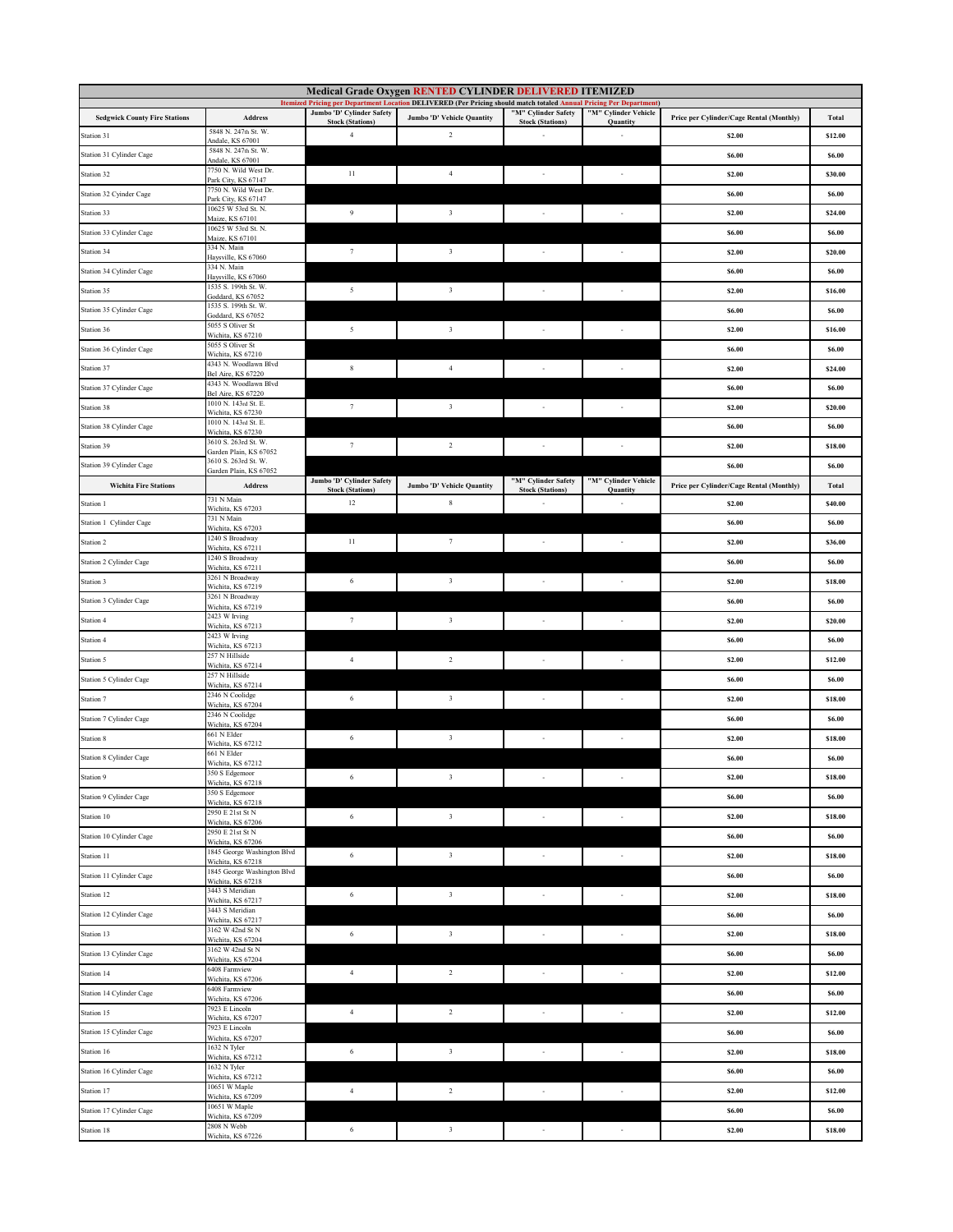| 2808 N Webb<br>Wichita, KS 67226         |                                                                                                                                                                                                                                                                   |                                                                                                                         |                                                |                                                                               |                                                |                                                |
|------------------------------------------|-------------------------------------------------------------------------------------------------------------------------------------------------------------------------------------------------------------------------------------------------------------------|-------------------------------------------------------------------------------------------------------------------------|------------------------------------------------|-------------------------------------------------------------------------------|------------------------------------------------|------------------------------------------------|
|                                          |                                                                                                                                                                                                                                                                   |                                                                                                                         |                                                |                                                                               | \$6.00                                         | \$6.00                                         |
| 4440 S Broadway                          |                                                                                                                                                                                                                                                                   | $\overline{\mathbf{3}}$                                                                                                 | ٠                                              |                                                                               |                                                |                                                |
| Wichita, KS 67216                        | 6                                                                                                                                                                                                                                                                 |                                                                                                                         |                                                |                                                                               | \$2.00                                         | \$18.00                                        |
|                                          |                                                                                                                                                                                                                                                                   |                                                                                                                         |                                                |                                                                               | \$6.00                                         | \$6.00                                         |
|                                          |                                                                                                                                                                                                                                                                   |                                                                                                                         |                                                |                                                                               |                                                |                                                |
| Wichita, KS 67207                        |                                                                                                                                                                                                                                                                   |                                                                                                                         |                                                |                                                                               |                                                | \$12.00                                        |
| 2255 S Greenwich                         |                                                                                                                                                                                                                                                                   |                                                                                                                         |                                                |                                                                               | \$6.00                                         | \$6.00                                         |
|                                          |                                                                                                                                                                                                                                                                   |                                                                                                                         |                                                |                                                                               |                                                |                                                |
| Wichita, KS 67235                        |                                                                                                                                                                                                                                                                   |                                                                                                                         |                                                |                                                                               |                                                | \$12.00                                        |
| 2110 N 135th St W                        |                                                                                                                                                                                                                                                                   |                                                                                                                         |                                                |                                                                               |                                                | \$6.00                                         |
|                                          |                                                                                                                                                                                                                                                                   |                                                                                                                         |                                                |                                                                               |                                                |                                                |
|                                          | $\overline{4}$                                                                                                                                                                                                                                                    | $\overline{c}$                                                                                                          |                                                |                                                                               | \$2.00                                         | \$12.00                                        |
|                                          |                                                                                                                                                                                                                                                                   |                                                                                                                         |                                                |                                                                               |                                                |                                                |
| Wichita, KS 67211                        |                                                                                                                                                                                                                                                                   |                                                                                                                         |                                                |                                                                               |                                                | \$6.00                                         |
| <b>Address</b>                           | Jumbo 'D' Cylinder Safety                                                                                                                                                                                                                                         | Jumbo 'D' Vehicle Quantity                                                                                              | "M" Cylinder Safety                            | "M" Cylinder Vehicle                                                          | Price per Cylinder/Cage Rental (Monthly)       | Total                                          |
| 715 E. Madison                           |                                                                                                                                                                                                                                                                   |                                                                                                                         |                                                |                                                                               |                                                | \$36.00                                        |
|                                          |                                                                                                                                                                                                                                                                   |                                                                                                                         |                                                |                                                                               |                                                |                                                |
|                                          |                                                                                                                                                                                                                                                                   |                                                                                                                         |                                                |                                                                               | \$6.00                                         | \$6.00                                         |
| <b>Address</b>                           | Jumbo 'D' Cylinder Safety                                                                                                                                                                                                                                         | Jumbo 'D' Vehicle Quantity                                                                                              | "M" Cylinder Safety                            | "M" Cylinder Vehicle<br><b>Quantity</b>                                       | Price per Cylinder/Cage Rental (Monthly)       | <b>Total</b>                                   |
| 116 N. 3 <sup>rd</sup> St. Colwich       | 3                                                                                                                                                                                                                                                                 | 6                                                                                                                       |                                                |                                                                               | \$2.00                                         | \$18.00                                        |
| 116 N. 3 <sup>rd</sup> St. Colwich       |                                                                                                                                                                                                                                                                   |                                                                                                                         |                                                |                                                                               | \$6.00                                         | \$6.00                                         |
| <b>Address</b>                           | Jumbo 'D' Cylinder Safety                                                                                                                                                                                                                                         | Jumbo 'D' Vehicle Quantity                                                                                              | "M" Cylinder Safety                            | "M" Cylinder Vehicle                                                          | Price per Cylinder/Cage Rental (Monthly)       | Total                                          |
| 929 N. St Francis                        | 50                                                                                                                                                                                                                                                                | 20                                                                                                                      | 20                                             | 10                                                                            | \$2.00 (JD) / \$2.50 (M)                       | \$140.00 (JD) /<br>\$75.00 (M)                 |
| 929 N. St Francis                        |                                                                                                                                                                                                                                                                   |                                                                                                                         |                                                |                                                                               |                                                |                                                |
|                                          |                                                                                                                                                                                                                                                                   |                                                                                                                         |                                                |                                                                               |                                                |                                                |
| Wichita, KS 67214                        |                                                                                                                                                                                                                                                                   |                                                                                                                         |                                                |                                                                               | \$10.00                                        | \$10.00                                        |
| 550 E. Hillside                          | 50                                                                                                                                                                                                                                                                | 20                                                                                                                      | ٠                                              | 10                                                                            | \$2.00 (JD) / \$2.50 (M)                       | \$140.00 (JD)                                  |
| Wichita, KS 67214                        |                                                                                                                                                                                                                                                                   |                                                                                                                         |                                                |                                                                               |                                                |                                                |
| 550 E. Hillside<br>Wichita, KS 67214     |                                                                                                                                                                                                                                                                   |                                                                                                                         |                                                |                                                                               | NA - Hospital provides their own Cylinder Cage |                                                |
| 3400 E. Grand                            |                                                                                                                                                                                                                                                                   |                                                                                                                         |                                                |                                                                               |                                                | $$140.00$ (JD) /                               |
| Wichita, KS 67218                        | 50                                                                                                                                                                                                                                                                | 20                                                                                                                      | 20                                             | 10                                                                            | $$2.00$ (JD) / $$2.50$ (M)                     | \$75.00 (M)                                    |
| 3400 E. Grand                            |                                                                                                                                                                                                                                                                   |                                                                                                                         |                                                |                                                                               | \$10.00                                        | \$10.00                                        |
| Wichita, KS 67218                        |                                                                                                                                                                                                                                                                   |                                                                                                                         |                                                |                                                                               |                                                |                                                |
| 14800 W. St. Teresa<br>Wichita, KS 67235 | 15                                                                                                                                                                                                                                                                | 15                                                                                                                      | $\overline{\phantom{a}}$                       | $\overline{2}$                                                                | $$2.00$ (JD) / $$2.50$ (M)                     | \$60.00 (JD) /<br>\$5.00 (M)                   |
| 14800 W. St. Teresa                      |                                                                                                                                                                                                                                                                   |                                                                                                                         |                                                |                                                                               |                                                |                                                |
| Wichita, KS 67235                        |                                                                                                                                                                                                                                                                   |                                                                                                                         |                                                |                                                                               | \$10.00                                        | \$10.00                                        |
|                                          |                                                                                                                                                                                                                                                                   |                                                                                                                         |                                                |                                                                               |                                                |                                                |
|                                          |                                                                                                                                                                                                                                                                   | Medical Oxygen Tanks A La Carte Pricing*                                                                                |                                                |                                                                               |                                                |                                                |
| <b>Unit of Measure</b>                   |                                                                                                                                                                                                                                                                   | <b>Quantity/Estimated Annual Usage</b>                                                                                  |                                                | <b>Quantity/Estimated Annual Usage</b>                                        | Price Per Each (Tank or Gas)                   |                                                |
| Purchase; EA                             |                                                                                                                                                                                                                                                                   | Infrequent; As Needed                                                                                                   | Infrequent; As Needed                          |                                                                               | No Bid                                         |                                                |
| Purchase; EA                             |                                                                                                                                                                                                                                                                   | Infrequent; As Needed                                                                                                   | Infrequent; As Needed                          |                                                                               | No Bid                                         |                                                |
| Purchase; EA                             |                                                                                                                                                                                                                                                                   | Infrequent; As Needed                                                                                                   | Infrequent; As Needed                          |                                                                               | No Bid                                         |                                                |
| Purchase; EA<br>Cubic Foot               |                                                                                                                                                                                                                                                                   | Infrequent; As Needed<br>Infrequent; As Needed                                                                          | Infrequent; As Needed<br>Infrequent; As Needed |                                                                               | No Bid<br>No Bid                               |                                                |
|                                          | 4440 S Broadway<br>Wichita, KS 67216<br>2255 S Greenwich<br>Wichita, KS 67207<br>2110 N 135th St W<br>Wichita, KS 67235<br>2659 S Hydraulic<br>Wichita, KS 67211<br>2659 S Hydraulic<br>Derby, KS 67037<br>715 E. Madison<br>Derby, KS 67037<br>Wichita, KS 67214 | $\overline{4}$<br>$\overline{4}$<br><b>Stock (Stations)</b><br>12<br><b>Stock (Stations)</b><br><b>Stock (Stations)</b> | $\overline{c}$<br>$\overline{2}$<br>6          | <b>Stock (Stations)</b><br><b>Stock (Stations)</b><br><b>Stock (Stations)</b> | <b>Quantity</b><br>Quantity                    | \$2.00<br>\$2.00<br>\$6.00<br>\$6.00<br>\$2.00 |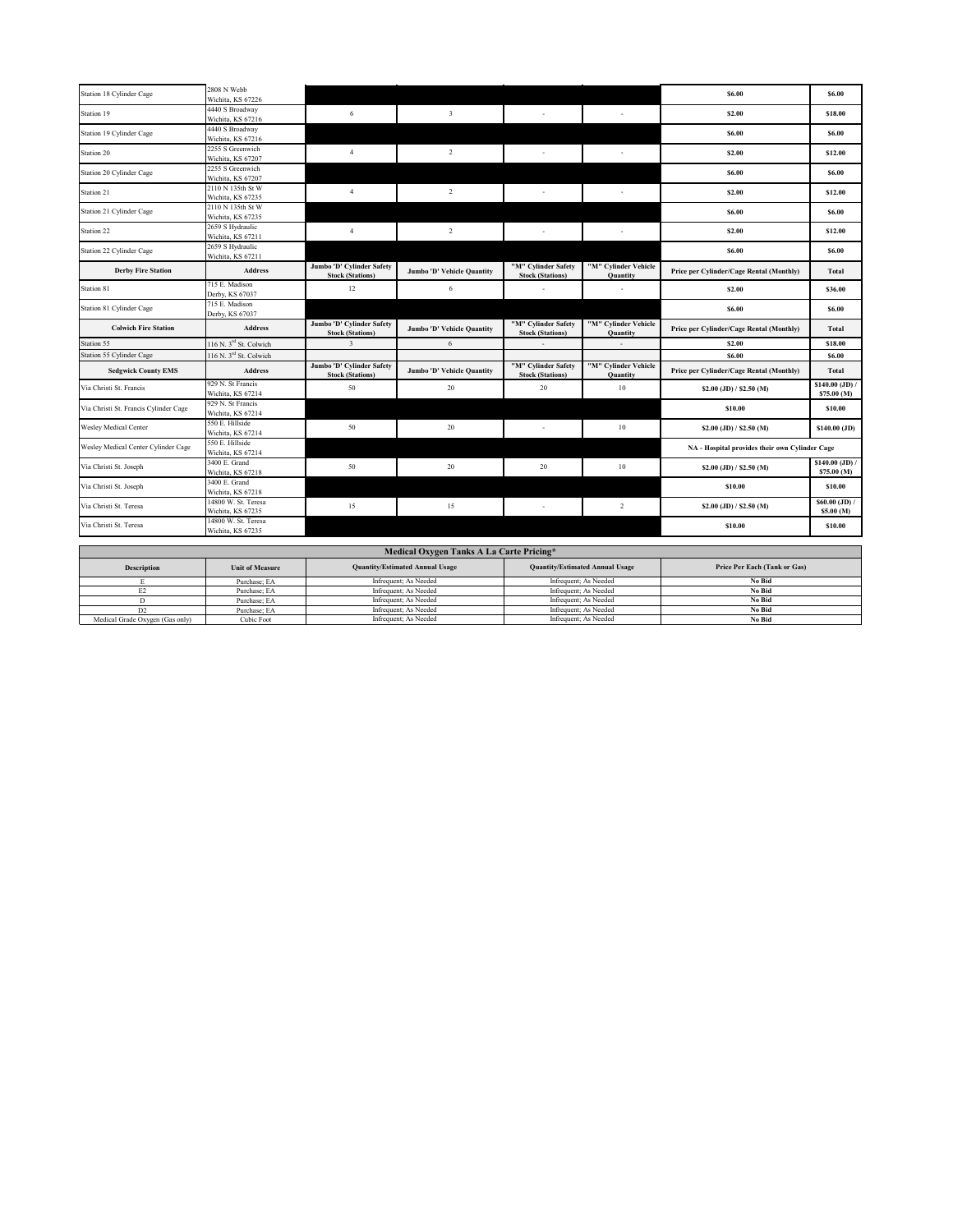# **FUNDING -- DOCUMENT MANAGEMENT 6. ONBASE MAINTENANCE AND SUPPORT -- DIVISION OF INFORMATION & TECHNOLOGY (DIT)**

(Hardware/Software Maintenance)

#22-2010 Contract

| Maintenance and Support (04/01/2022 - 03/31/2023)         | Konica Minolta Business Solutions USA, Inc. |                   |                   |
|-----------------------------------------------------------|---------------------------------------------|-------------------|-------------------|
|                                                           | Quantity                                    | <b>Item Price</b> | <b>Item Total</b> |
| 1. Enterprise Application Enabler (SMA)                   | 1                                           | \$11,817.84       | \$11,817.84       |
| 2. OnBase Agenda (SMA)                                    | 1                                           | \$1,147.37        | \$1,147.37        |
| 3. CD Authoring (SMA)                                     | 1                                           | \$236.37          | \$236.37          |
| 4. COLD/ERM (SMA)                                         | 1                                           | \$2,363.56        | \$2,363.56        |
| 5. Configuration Migration Utility (SMA)                  | 1                                           | \$0.00            | \$0.00            |
| 6. Concurrent Client Qty 1-100 (SMA)                      | 50                                          | \$216.30          | \$10,815.00       |
| 7. Concurrent Client Qty 1-100 (SMA)                      | 100                                         | \$330.91          | \$33,091.00       |
| 8. Concurrent Client Qty IO 1-200 (SMA)                   | 100                                         | \$283.63          | \$28,363.00       |
| 9. Concurrent Client Qty $201 + (SMA)$                    | 5                                           | \$236.37          | \$1,181.85        |
| 10. Workstation Client Qty l-100 (SMA)                    | 100                                         | \$165.45          | \$16,545.00       |
| 11. Workstation Client Qty 101-200 (SMA)                  | 11                                          | \$141.80          | \$1,559.80        |
| 12. Production Document Imaging Qty 1 (SMA)               | 1                                           | \$1,181.79        | \$1,181.79        |
| 13. Production Document Imaging Qty 2+ (SMA)              | 67                                          | \$709.07          | \$47,507.69       |
| 14. Production Document Imaging Qty 2+ (SMA)              | 3                                           | \$688.41          | \$2,065.23        |
| 15. Production Document Imaging Qty 2+ (SMA)              | 1                                           | \$648.90          | \$648.90          |
| 16. Document Knowledge Transfer (SMA)                     | $\mathbf{1}$                                | \$2,363.56        | \$2,363.56        |
| 17. Document Knowledge Transfer Web Access (SMA)          | $\mathbf{1}$                                | \$1,890.84        | \$1,890.84        |
| 18. EDM Services (SMA)                                    | $\mathbf{1}$                                | \$1,181.79        | \$1,181.79        |
| 19. Document Import Processor (SMA)                       | $\overline{2}$                              | \$1,181.79        | \$2,363.58        |
| 20. Distributed Disk Services (SMA)                       | $\mathbf{1}$                                | \$1,181.79        | \$1,181.79        |
| 21. Disconnected Scanning Module 2+ (SMA)                 | $\mathbf{1}$                                | \$709.07          | \$709.07          |
| 22. DVD Authoring (SMA)                                   | $\mathbf{1}$                                | \$472.72          | \$472.72          |
| 23. Enclypted CD/DVD Publishing (SMA)                     | $\mathbf{1}$                                | \$1,181.79        | \$1,181.79        |
| 24. Export (SMA)                                          | $\mathbf{1}$                                | \$1,181.79        | \$1,181.79        |
| 25. Front Office Scanning Module (SMA)                    | 5                                           | \$236.37          | \$1,181.85        |
| 26. Full-Text Search (SMA)                                | 1                                           | \$4,589.40        | \$4,589.40        |
| 27. Public Sector Constituency Web Access(SMA)            | 1                                           | \$1,213.29        | \$1,213.29        |
| 28. ISIS Document Imaging 2+ (SMA)                        | 1                                           | \$472.72          | \$472.72          |
| 29. OnBase Multi-User License (SMA)                       | $\mathbf{1}$                                | \$1,889.89        | \$1,889.89        |
| 30. Batch OCR (SMA)                                       | 5                                           | \$354.53          | \$1,772.65        |
| 31. Integration for MS Outlooks (SMA)                     | $\mathbf{1}$                                | \$2,294.73        | \$2,294.73        |
| 32. Publishing (SMA)                                      | $\mathbf{1}$                                | \$2,363.56        | \$2,363.56        |
| 33. PDF Input Filter (SMA)                                | $\mathbf{1}$                                | \$1,772.66        | \$1,772.66        |
| 34. Virtual Print Driver (SMA)                            | $\mathbf{1}$                                | \$1,181.79        | \$1,181.79        |
| 35. Reporting Dashboards (SMA)                            | $\mathbf{1}$                                | \$2,100.00        | \$2,100.00        |
| 36. Records Management (SMA)                              | 1                                           | \$4,727.13        | \$4,727.13        |
| 37. Report Services (SMA)                                 |                                             | \$1,181.79        | \$1,181.79        |
| 38. SAP Archive Link Integration (SMA)                    | $\mathbf{1}$<br>1                           | \$7,090.71        | \$7,090.71        |
| 39. SAP Archive Link Print List and Data Archive (SMA)    |                                             |                   |                   |
|                                                           | 1                                           | \$2,363.56        | \$2,363.56        |
| 40. Business Indexing Connector for SAP ArchiveLink (SMA) | 1                                           | \$3,545.36        | \$3,545.36        |
| 41. Subscription Server Mailbox importer (SMA)            | 1                                           | \$2,363.56        | \$2,363.56        |
| 42. Status View (SMA)                                     | 1                                           | \$0.00            | \$0.00            |
| 43. Production Document Imaging Twain 2+ (SMA)            | 3                                           | \$709.07          | \$2,127.21        |
| 44. Production Document Imaging Twain 2+ (SMA)            | 4                                           | \$648.90          | \$2,595.60        |
| 45. Directory Import Processor (SMA)                      | 1                                           | \$1,181.79        | \$1,181.79        |
| 46. Unity Forms (SMA)                                     | $\boldsymbol{2}$                            | \$0.00            | \$0.00            |
| 47. Unity Toolkit (SMA)                                   | 1                                           | \$2,363.56        | \$2,363.56        |
| 48. Unity Client Server (SMA)                             | 1                                           | \$2,363.56        | \$2,363.56        |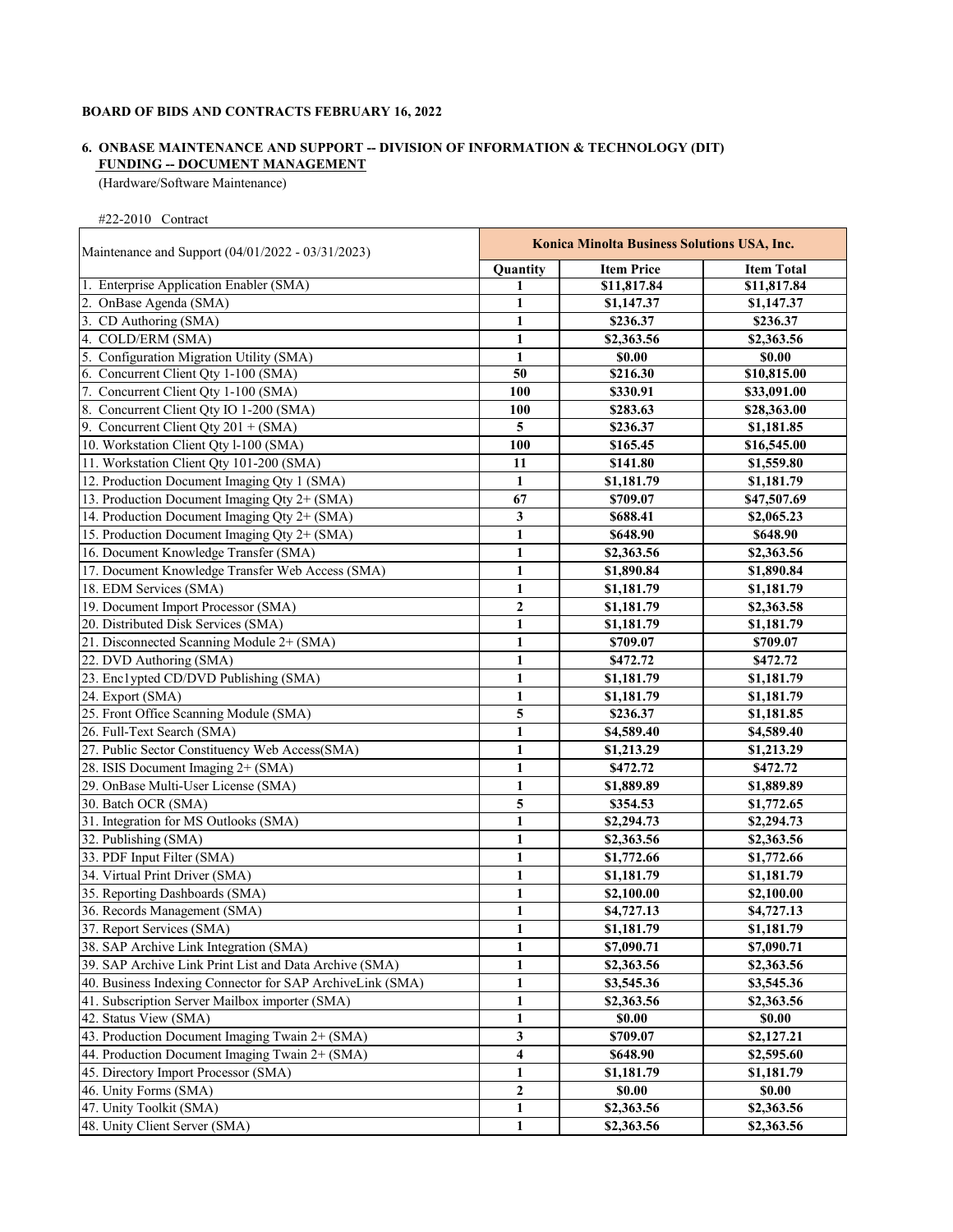| 49. Workflow Concurrent Client SL (SMA)  | 20           | \$519.98        | \$10,399.60     |
|------------------------------------------|--------------|-----------------|-----------------|
| 50. Workflow Concurrent Client SL (SMA)  |              | \$425.43        | \$1,701.72      |
| 51. Workflow Named User Client SL (SMA)  |              | \$330.91        | \$661.82        |
| 52. Workflow Workstation Client SL (SMA) |              | \$330.91        | \$1,654.55      |
| 53. Web Server (SMA)                     |              | \$2,363.56      | \$4,727.12      |
| 54. Workflow/WorkView CC SL (SMA)        |              | \$519.12        | \$1,038.24      |
| 55. Workflow/WorkView CC SL (SMA)        | 20           | \$665.47        | \$13,309.40     |
| 56. Workflow/WorkView CC SL (SMA)        | 10           | \$550.74        | \$5,507.40      |
| 57. Adjustment Discount                  |              | $-$ \$34,162.38 | $-$ \$34,162.38 |
|                                          | <b>TOTAL</b> |                 | \$228,625.17    |

On the recommendation of Tammy Culley, on behalf of Division of Information & Technology (DIT), Anna Meyerhoff-Cole moved to **accept the quote from Konica Minolta Business Solutions USA, Inc. in the amount of \$228,625.17.** Tim Myers seconded the motion. The motion passed unanimously.

OnBase is the county scanning and document management solution.

Notes:

Last year the county spent \$208,031.02 for this support.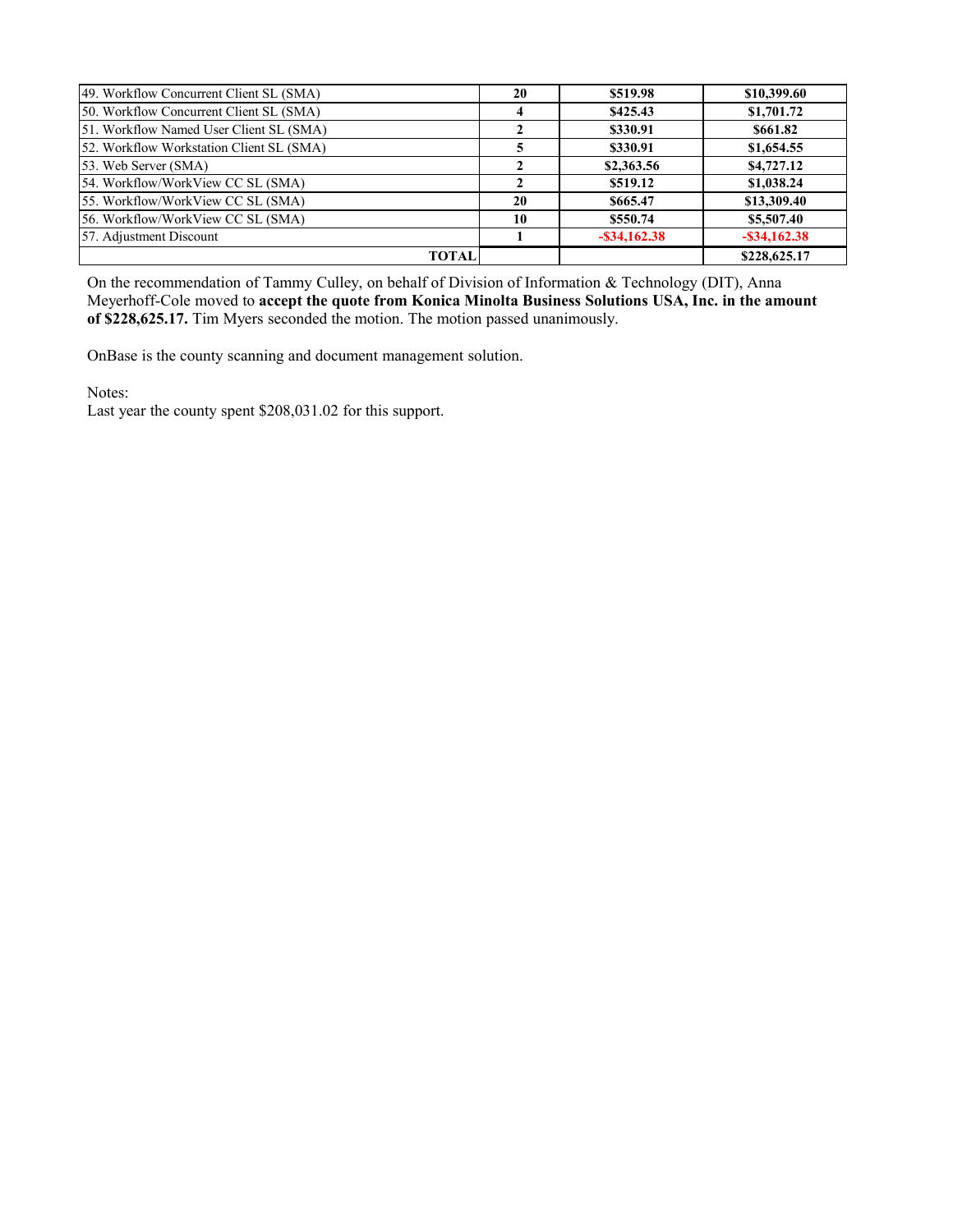#### **FUNDING -- VARIOUS DEPARTMENTS 7. PATIENT TRANSPORTATION -- VARIOUS DEPARTMENTS**

(Request sent to 30 vendors)

RFP #21-0072 Contract

|                                                                                             | <b>Apple Bus Company</b>       | Medevac MidAmerica, Inc.<br>dba American Medical<br>Response (AMR) |  |
|---------------------------------------------------------------------------------------------|--------------------------------|--------------------------------------------------------------------|--|
| Rates for Transport of one (1) or more patients per trip not requiring restraints           |                                |                                                                    |  |
| 1. Trip from Wichita to Osawatomie State Hospital                                           | \$434.08                       | \$825.00                                                           |  |
| 2. Trip from Wichita to Larned State Hospital                                               | \$416.00                       | \$825.00                                                           |  |
| 3. Per mile rate as needed for transportation service other than to or from above hospitals | \$2.91                         | \$0.00                                                             |  |
| Rates for Transport of one (1) or more patients per trip requiring restraints               |                                |                                                                    |  |
| . Trip from Wichita to Osawatomie State Hospital                                            | \$479.96                       | \$825.00                                                           |  |
| 2. Trip from Wichita to Larned State Hospital                                               | \$448.38                       | \$825.00                                                           |  |
| 3. Per mile rate as needed for transportation service other than to or from above hospitals | \$2.91                         | \$0.00                                                             |  |
|                                                                                             | Medi Coach, LLC                | Darfield Transportation, LLC                                       |  |
| Rates for Transport of one (1) or more patients per trip not requiring restraints           |                                |                                                                    |  |
| 1. Trip from Wichita to Osawatomie State Hospital                                           | \$579.27                       | Incomplete                                                         |  |
| 2. Trip from Wichita to Larned State Hospital                                               | \$659.79                       | Incomplete                                                         |  |
| 3. Per mile rate as needed for transportation service other than to or from above hospitals | \$2.75                         | Incomplete                                                         |  |
| Rates for Transport of one (1) or more patients per trip requiring restraints               |                                |                                                                    |  |
| . Trip from Wichita to Osawatomie State Hospital                                            | \$639.55                       | Incomplete                                                         |  |
| 2. Trip from Wichita to Larned State Hospital                                               | \$699.55                       | Incomplete                                                         |  |
| 3. Per mile rate as needed for transportation service other than to or from above hospitals | \$2.75                         | Incomplete                                                         |  |
| No Bid                                                                                      | Always There Senior Care, Inc. | Cerebal Palsy Research<br>Foundation                               |  |
|                                                                                             | Starkey, Inc.                  |                                                                    |  |

On the recommendation of Britt Rosencutter, on behalf of various departments, Anna Meyerhoff-Cole moved to **accept the best proposal from Apple Bus Company at the rates listed above and establish contract pricing for one (1) year with four (4) one (1) year options to renew.** Jeff Bush seconded the motion. The motion passed four out of five with Tim Myers abstaining.

A committee comprised of Itress Tackett and Tina Prejean - COMCARE; Col. Jared Schechter and Capt. Paula Smith - Sheriff's Office; and Britt Rosencutter - Purchasing, reviewed and scored the responses based on criteria set forth in the RFP. The committee unanimously decided to recommend Apple Bus Company for award.

COMCARE of Sedgwick County is a licensed community mental health center and licensed alcohol and drug treatment provider serving Sedgwick County, Kansas. COMCARE serves approximately 19,000 individuals annually with a variety of mental and behavioral health issues.

Some of the clients served through COMCARE require transportation from the local psychiatric hospital and service provider locations to state hospitals for continued treatment or must be transported from a state hospital to a provider.

Occasionally, additional patient or inmate transportation needs arise. COMCARE and the Sheriff's Office require a transportation vendor to provide safe and efficient transportation services.

Notes:

Apple Bus Company is our current vendor. The annual spend is approximately \$70,000.00.

This is a proposal and not a bid. Proposals are scored based on criteria set forth in our RFP. There are five (5) components to this RFP:

| Component                                                                               | Points |
|-----------------------------------------------------------------------------------------|--------|
| 1. Meeting or exceeding all solicitation conditions and instructions as outlined herein | 20     |
| to include clarity, completeness, and comprehensiveness of the response.                |        |
| 2. Ability to meet or exceed all requirements and scope of work.                        | 20     |
| 3. Proven ability to provide high quality service.                                      | 20     |
| 4. Qualifications and expertise.                                                        | 20     |
| 5. The most advantageous and prudent methodology and costs as determined by the         | 20     |
| county.                                                                                 |        |
| Total Points                                                                            |        |